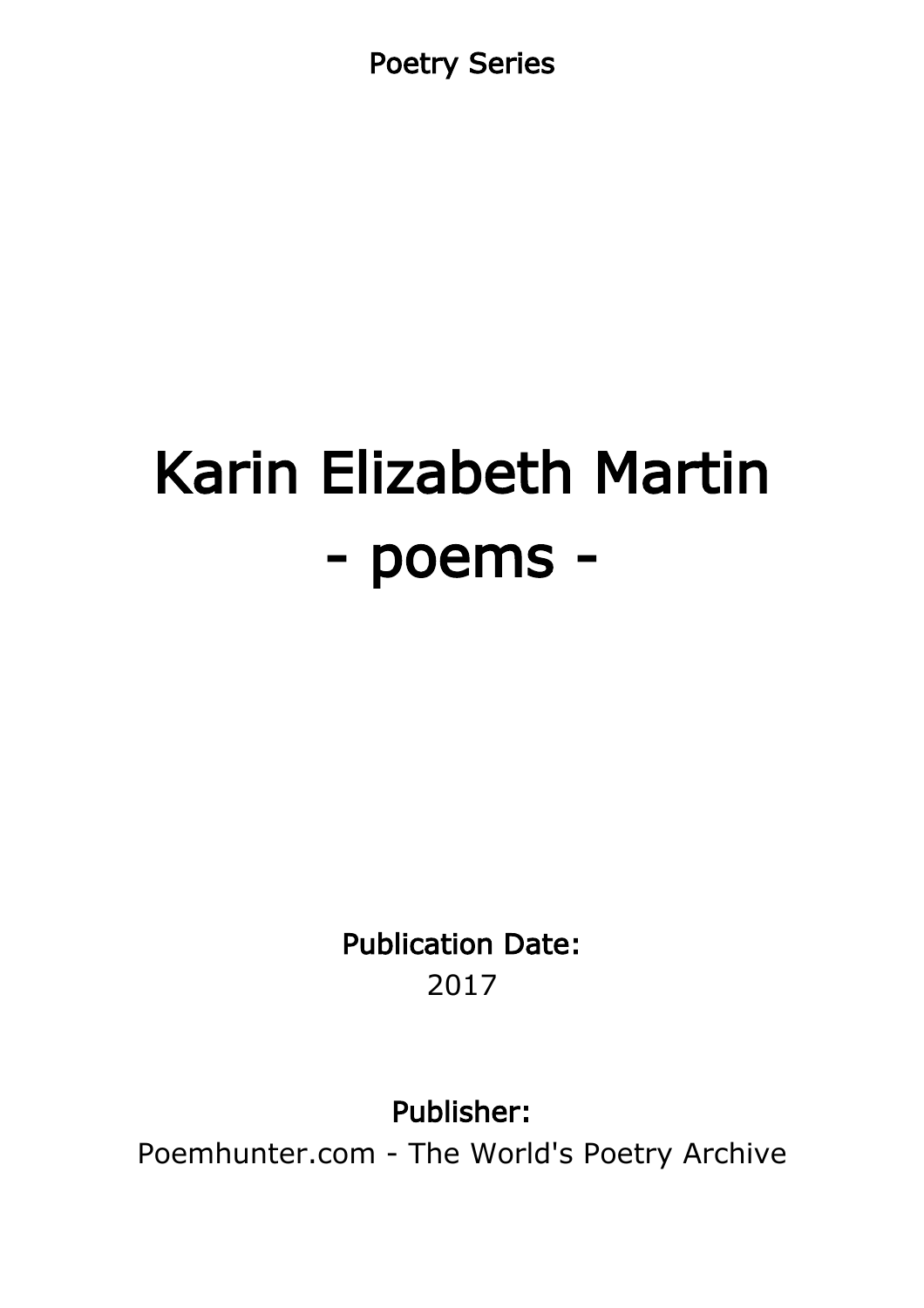# Karin Elizabeth Martin(1964)

I came to America when I was 14 months old. I began writing as a teenager. Mostly thoughts, feelings, entries in a diary.

I wrote a short story when I was 18 called 'The Past Remains' which is from a poem I wrote when I was 15. I still have the yellowed pages of the story. I was given directions on how to publish it but never followed thru out of fear and ignorance. I also sent the same poems words into a company called ' Five Star Music Masters' back in 1983. They made a cassette tape out of the 'Past remains' and put sheet music to it. I still hold those pages...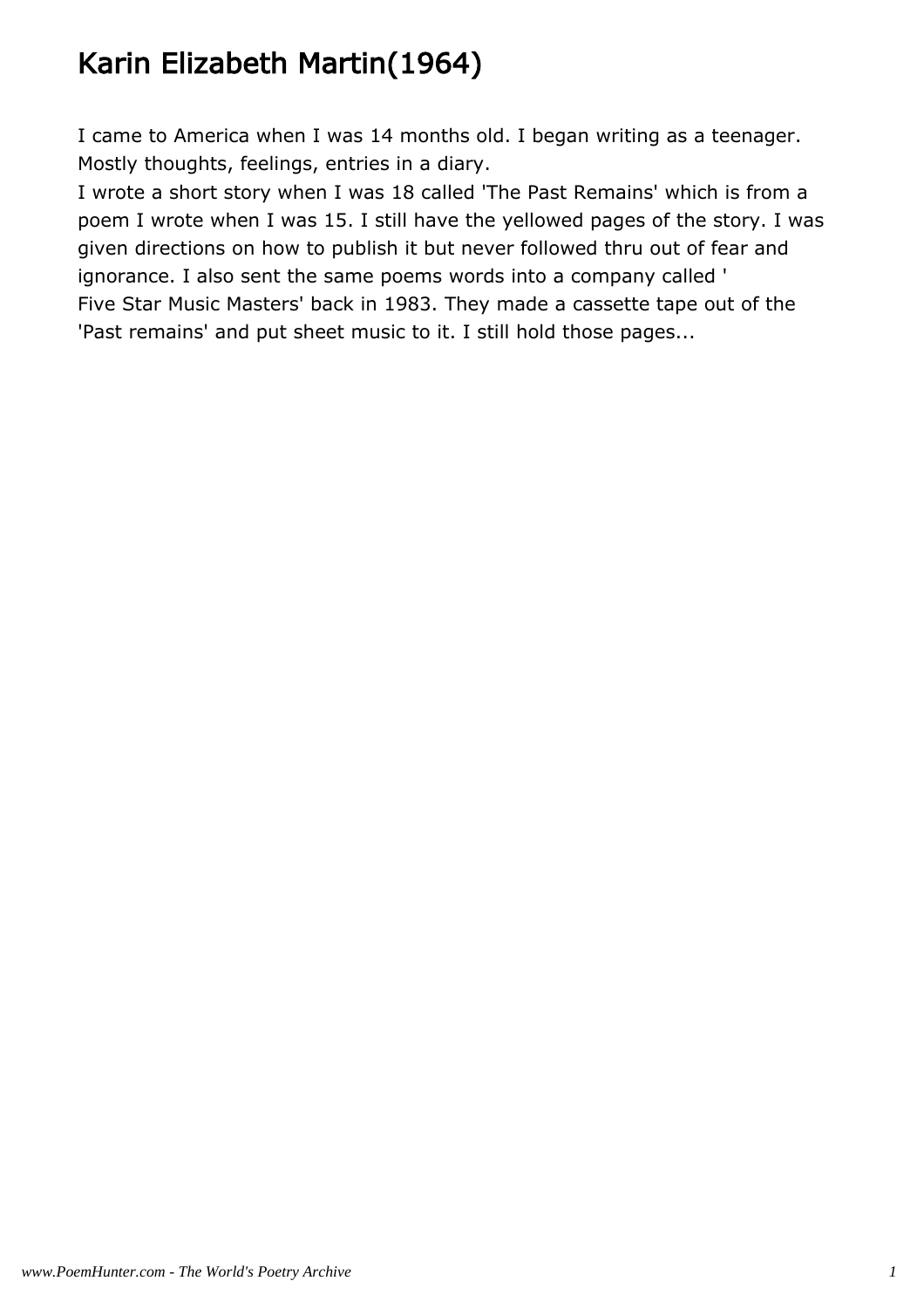#### Atonement

On this day I relive my past I am not criminal or unjust I am aware of the things I have done More aware of those that I have not accomplished I remember many times I should have been there For someone who was lonely or burdened Maybe just happy and needing to share their joy I have tried to be a good person A good example for my family and children I know I have failed in areas where I could have excelled I also know I smothered at times when I should have listened It is not for lack of knowledge or emotion Mostly due to too much feeling Sensitivity hurts and revealing transgressions is so hard Today I reminisce about moments when I was selfish But going back is not an alternative Many friends have come into my life They became lost in my utter chaos that was my life Older now and in retrospect My heart beats for those who know me Some understood my thoughts or past Some chose to turn a blind eye to the drama Please know that I am grateful for everything When I pray each night many ghosts from my past are present As I utter my thoughts and thanks to GOD If I could have some moments back Maybe a life time Just knowing all I was so naïve to I would be everywhere I was supposed to Utter words that did not come out When my mouth was open but silent My ears open but dismissing words Forgive me for my trespasses I am truly fortunate to have the things I do Open mouthed and screaming thanks To all who have hung on to me For whatever reason Because they knew I truly loved them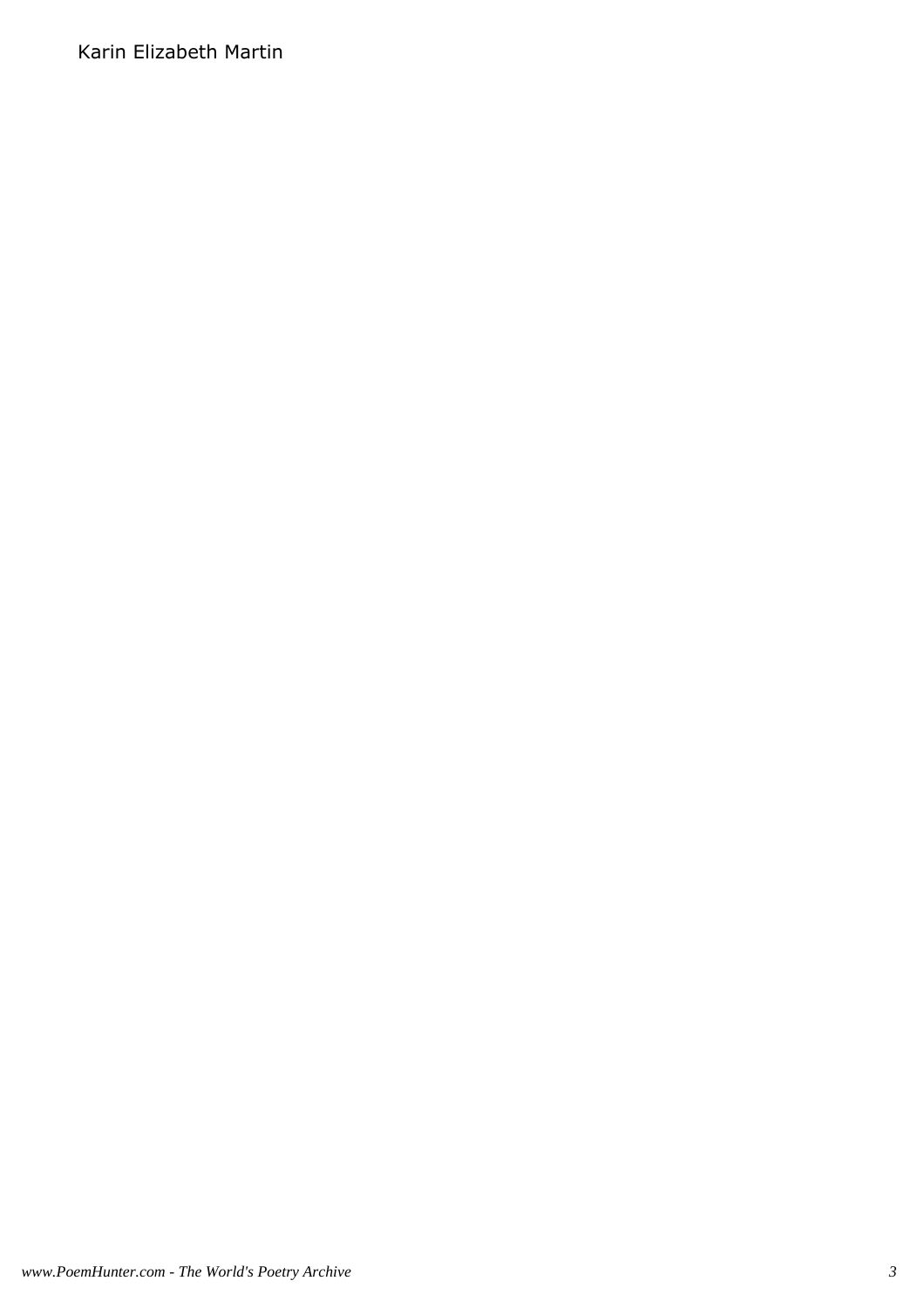## Autumn

Smell the air, breath the brisk chill Mornings are memories of school Waiting for buses Maybe taking off the jacket Mom or Dad made you wear Enjoying the leaves that swirl around your feet Tantalizing the cats bringing them to life with youth and play Staying out as late as you are allowed Enjoying the last shimmer of sunshine Watching the clouds forming on the western horizon Mountains ablaze with color starting Neighbors bringing their fall harvests Sharing a secret from the summer seasons Maybe writing about those vacations Listening to the sounds of the birds Changing in the sound of the songs they sing Canadian geese coming home to their families Flying overhead as you covet their flight A small slant of sun thru the trees Sometimes dappling the world differently Catching your attention with its travel Back to the south where it burns differently Casting shadows on you as you soak in its rays Now and then in the evening The ice cream truck drives by Musically and unconsciously Making us rush for pennies To stall the summer season Reminding us of yesterday Bringing us back to youth Catching our breath And waiting for that extra hour Of Daylight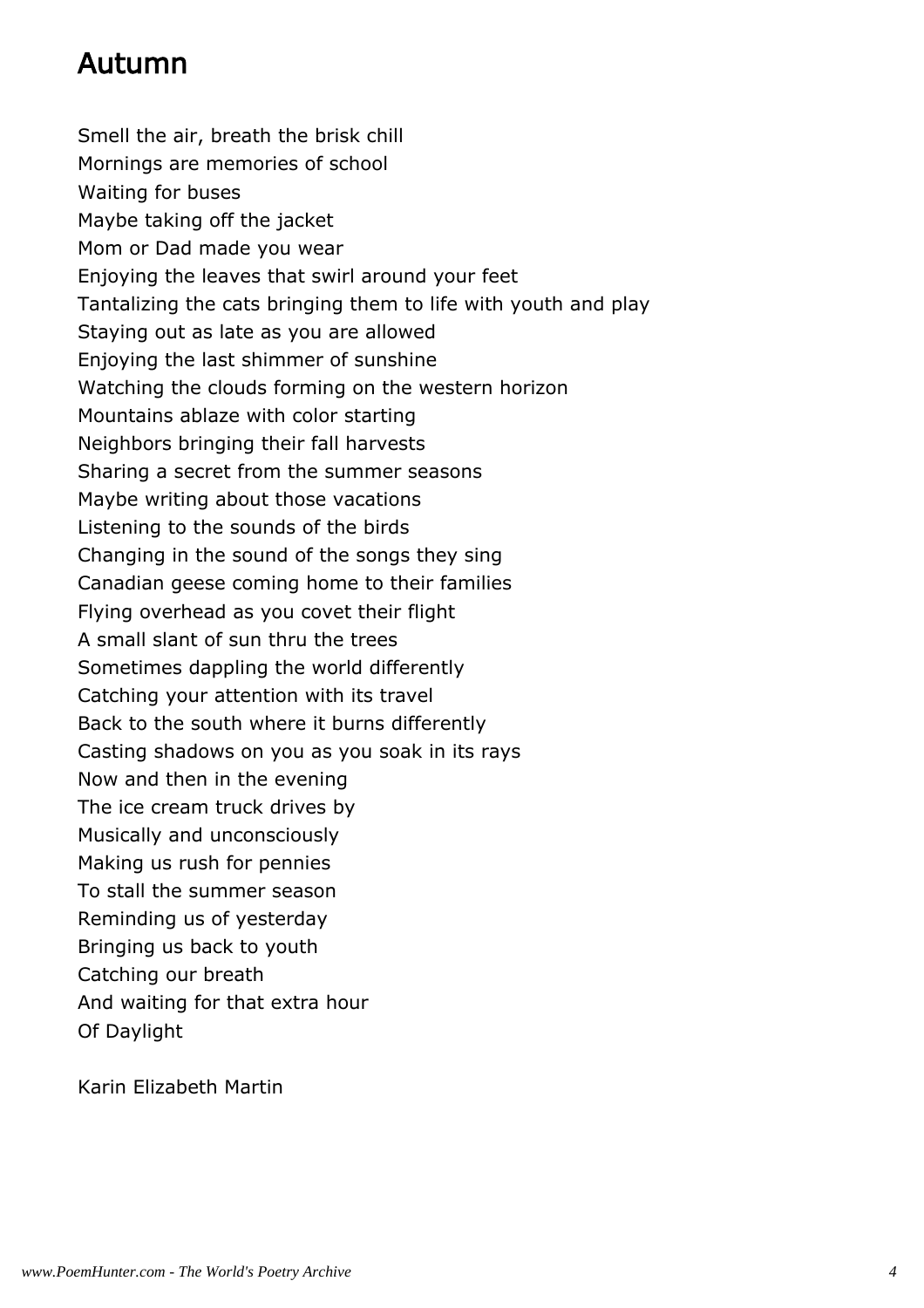## Better Things To Do

Hey there guy with your phone in your palm There's a lady in the kitchen Waiting dinner while you talk She's been busy for the day Can't wait to tell you of her day But, wait You've got better things to do... Hey there dad with the remote in your hand A loving woman's hoping You'll come over to her Enfold her in your embrace You watch that show a lot There are things she wants to tell you She's been waiting all day long You've worked so hard all day But wait You've got better things to do... You know she'll be there later She always is around Hoping for some conversation Or just some random thought As always You've got better things to do... Sunday comes A day of rest Your team is on She dresses to impress You hardly notice her at all She walks away on down the hall You glance over and quickly back away She's probably going shopping You'll catch up later You've got better things to do... Monday comes Smells of coffee fill the air Grab your phone and wallet Head on down the stairs You notice something different Your woman's not around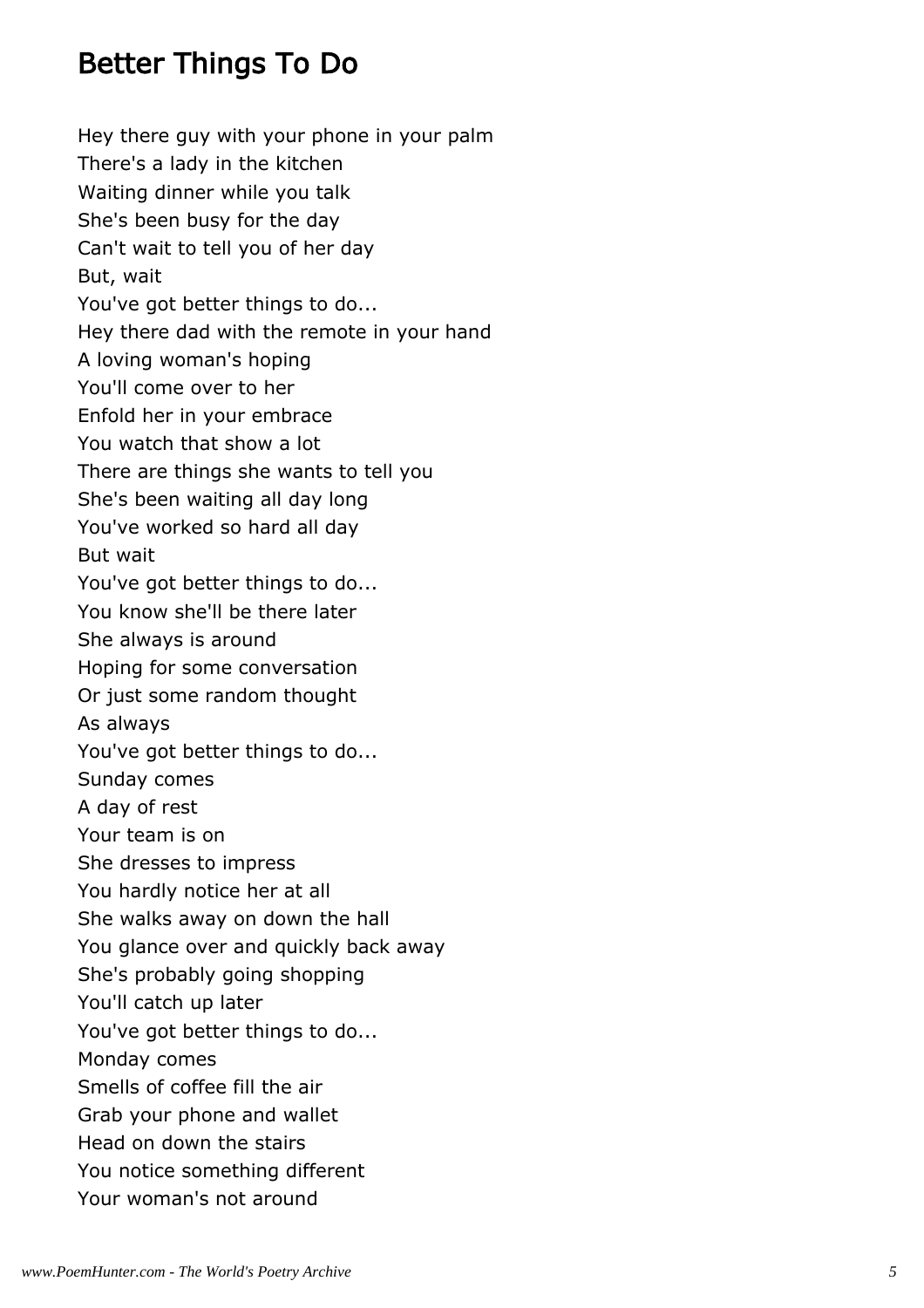Guess she'll call me later Work is calling now Getting dark going home No one there Stove is cold You call her name Stare up the stairs Where is she now You know She had better things to do...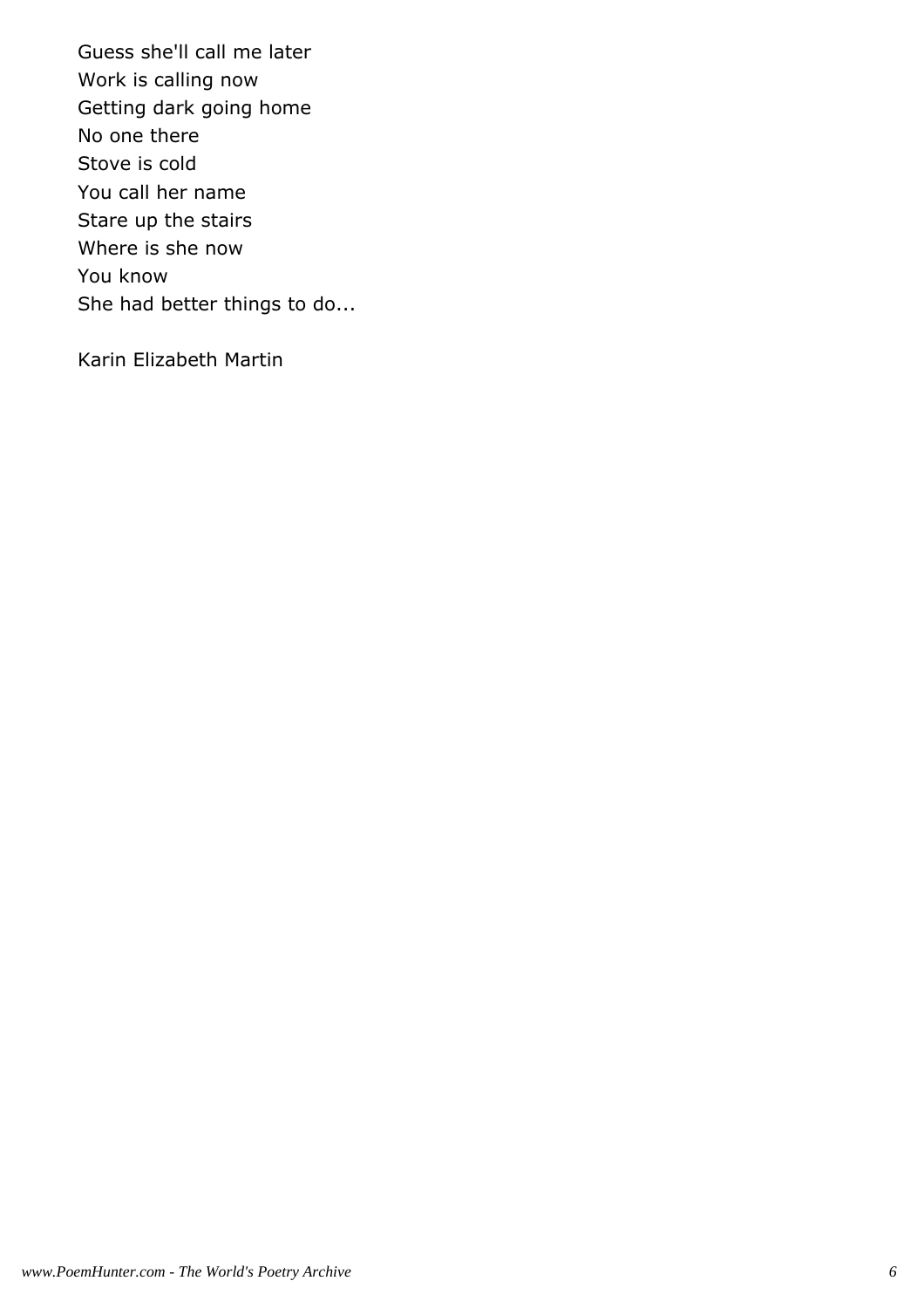## Chasing Angels

Do you see it... Is it really there? I believe in these... goose bumps so real A flicker of a lamp.. A shadow.. A bird's song A butterfly or maybe some ducks flying over... If we miss someone and cannot see them We find them thru our imagination Or is it real? I believe in Angels, Sometimes in a rainbow...or a sudden breeze Against our skin or hair.. I know that my heart soars And I know that some will disagree That Angels are among us... Whispering thru the trees.. But if it makes you happy and gives you somewhat rest... Know that they are smiling over you Giving you a 'jest'... I will always feel them Forever in my heart Chasing Angels is not hard It comes from the heart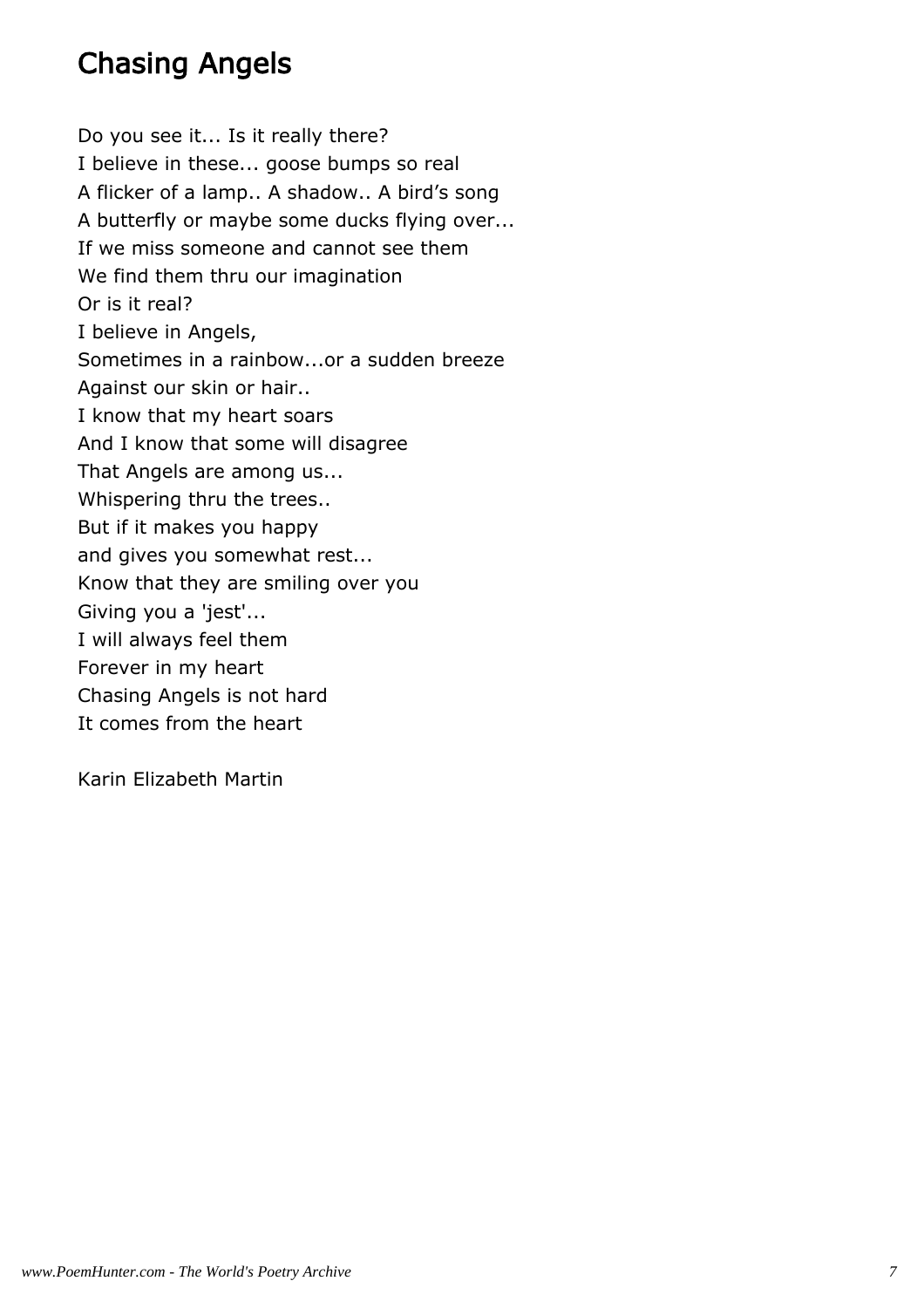## Cross Roads

Meet me at the Cross Road In the middle of my life I have never been here, The road is busy, Please look both ways, twice... I feel as though I need to manage this angry path The center of my existence, Though they say never look back, I did look back, not once or twice and what I saw there made me both smile and even cry. I will not beg forgiveness for what I have or have not done I will promise to be grateful for my wars I never won... If you meet me at the cross roads you will find me waiting there alone and somewhat frightened of what I may find there... Hold my hand dear friend for alone I cannot be the speeding traffic and abundunt noises seem to haunt me... Though the journey here is long and hard and sometimes bitter sweet If we cross together I know that we will meet Our destiny or fate whatever it may be Meet me at the Cross Roads a blessed Journey it may be...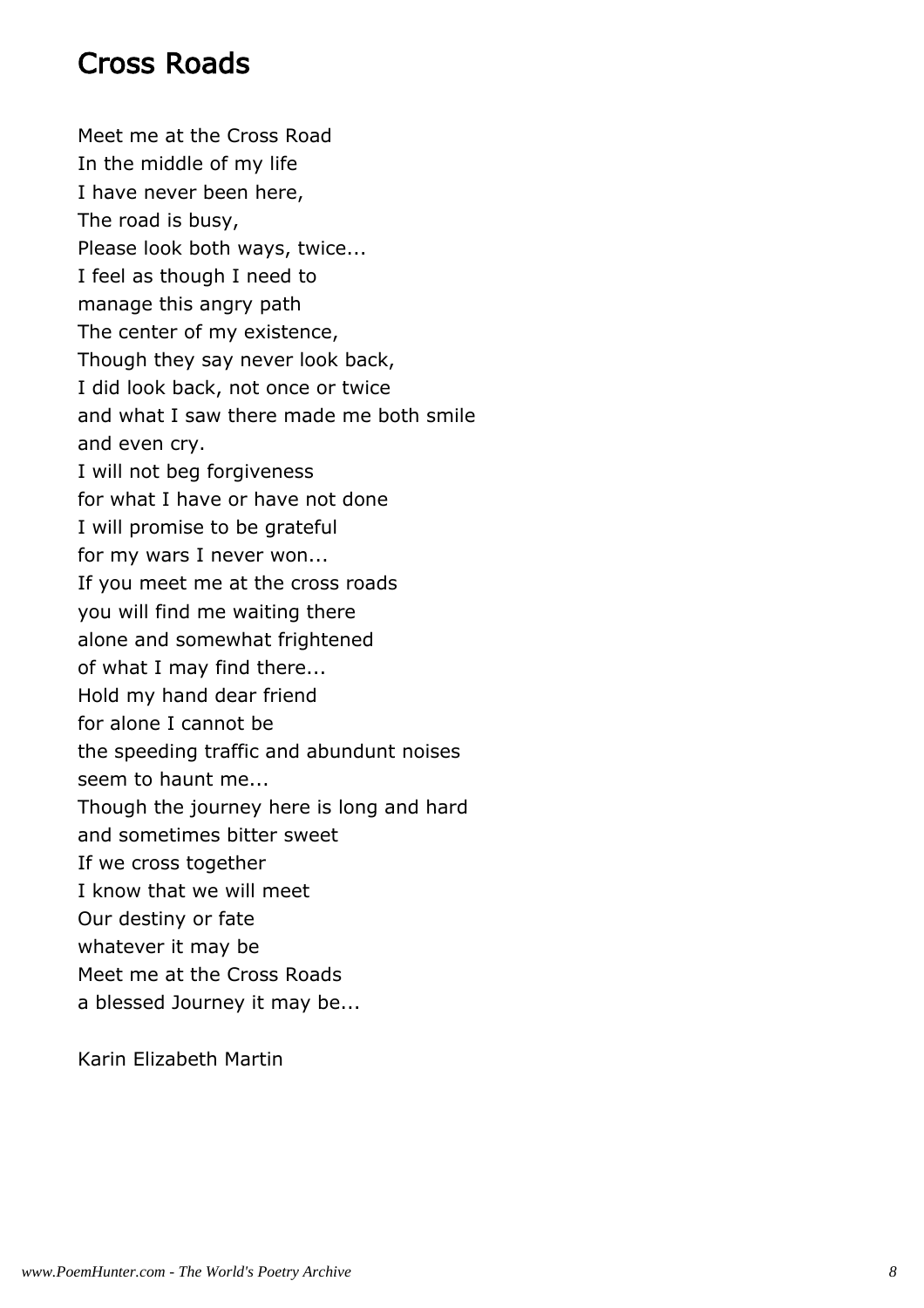#### Daughter My Teacher

I sit and try to think of what I had in mind when I was 17 and found you were inside... I got so much advice words of wisdom sometimes harsh How could I have a baby when I was still a child... I never missed a chance to have the Doctor say My you're gaining weight but things seem to look okay... I ate and slept I sewed and dreamed I wondered what you were your sex was not agreed... Then you decided to let me know just what you had in store You came to me so perfectly I could not ask for more... You were an angel from the start and taught me many things Even though you are older now You still help me spread my wings.... I want to say right now how proud I am of you Not only that you are my daughter But because that you are you...

I love you Kimberly Danae Martin Happy 31st Birthday!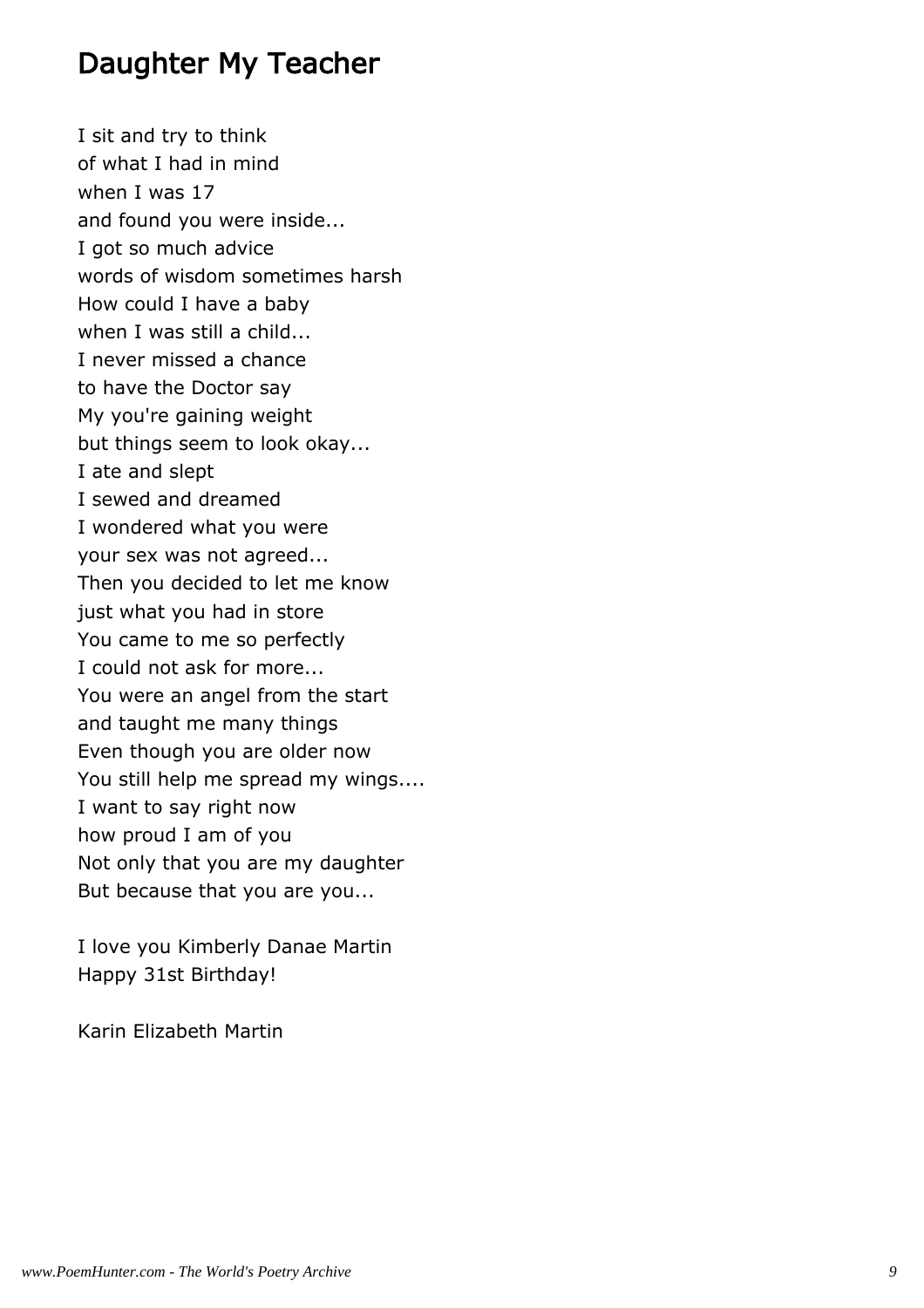## Desperately Seeking Michael

For so long now, I cease to count, the days and nights spent seeking you out. You are foreign, but not faceless, you are a stranger not nameless. I have dreamt of you holding me, tight in your arms, I recall blue eyes and tenderness and being kept warm. Always safe and so satisfied as I lay by your side, you have brought me much gladness but sorrow beside. You see, I don't know you We may have never met, yet your face and your name I cannot forget. Each time I hear 'Mike' utterered aloud, or even introduced to one with your name in a crowd. I stare and I listen, ever intent are you the man, for whom I was meant. I see your brown hair, and rugged good looks, I can close my eyes, and configure your stare, I have looked and I've searched but can't find you anywhere. Please hear me calling, dear lover and friend. I've missed you so badly, my mission must end. If you are out there, and you dream of me, come out of hiding, and speak your name, Michael... to me.....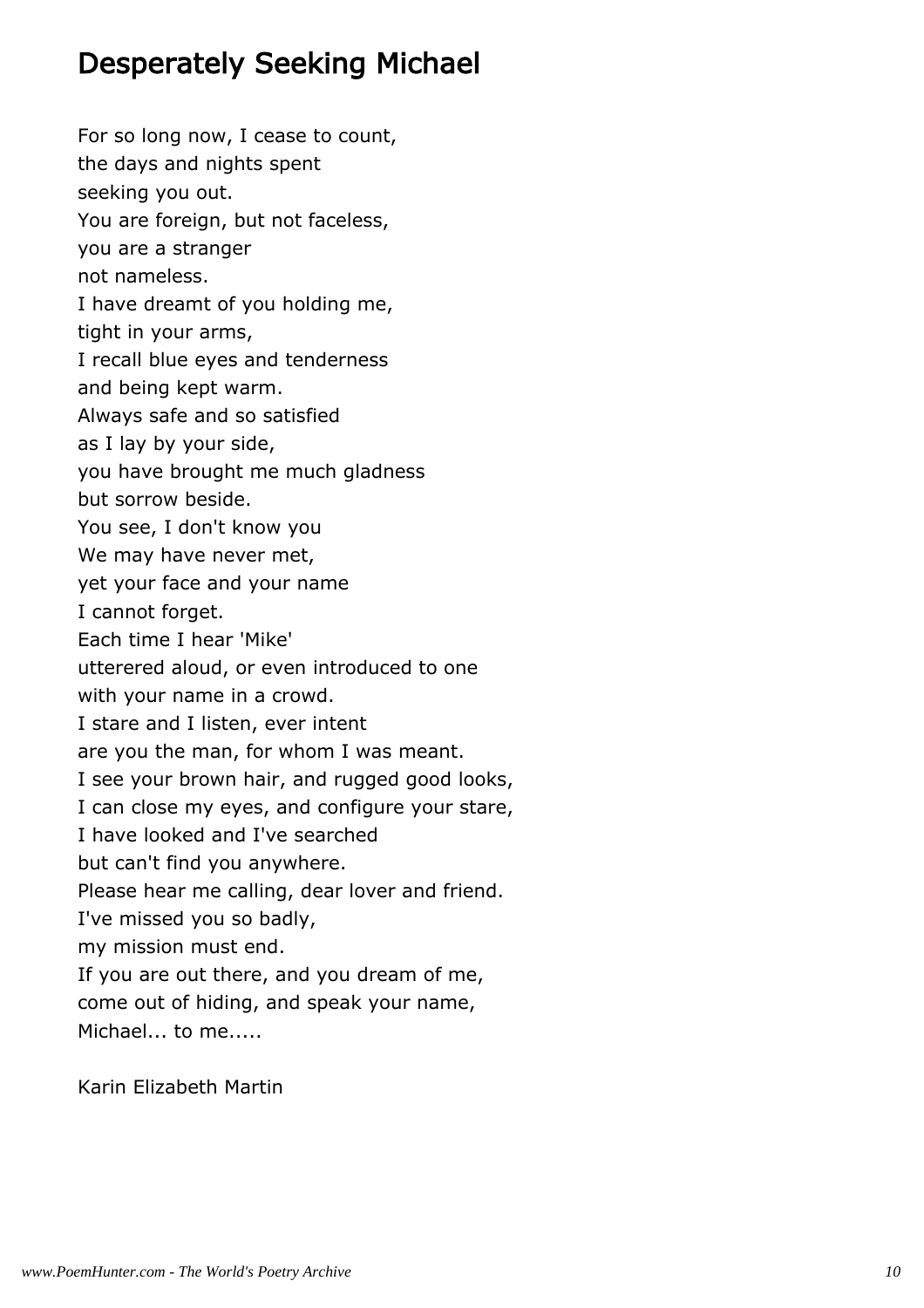### Getting Back To Zero

I sit here and feel so lonely I could dance or sing instead I lay my head on the keyboard and my thoughts become words on the screen I have tried to bring you back to me but you have found solitude in a small place you call home Yet home is where I sit now so where is this place you go to not so far away but so far away from me Now there is only walls and space to occupy my time and fill my day and my nights are long and yet so fast for when I sleep I do not think about the past I only dream about ways of landing you and reeling you in close to me back to where I belong and where you were back to ZERO If I can go back to this place I can begin again and start over I can make things right and create happiness and count again ZERO is better than one but less than two this is why I want to start over with you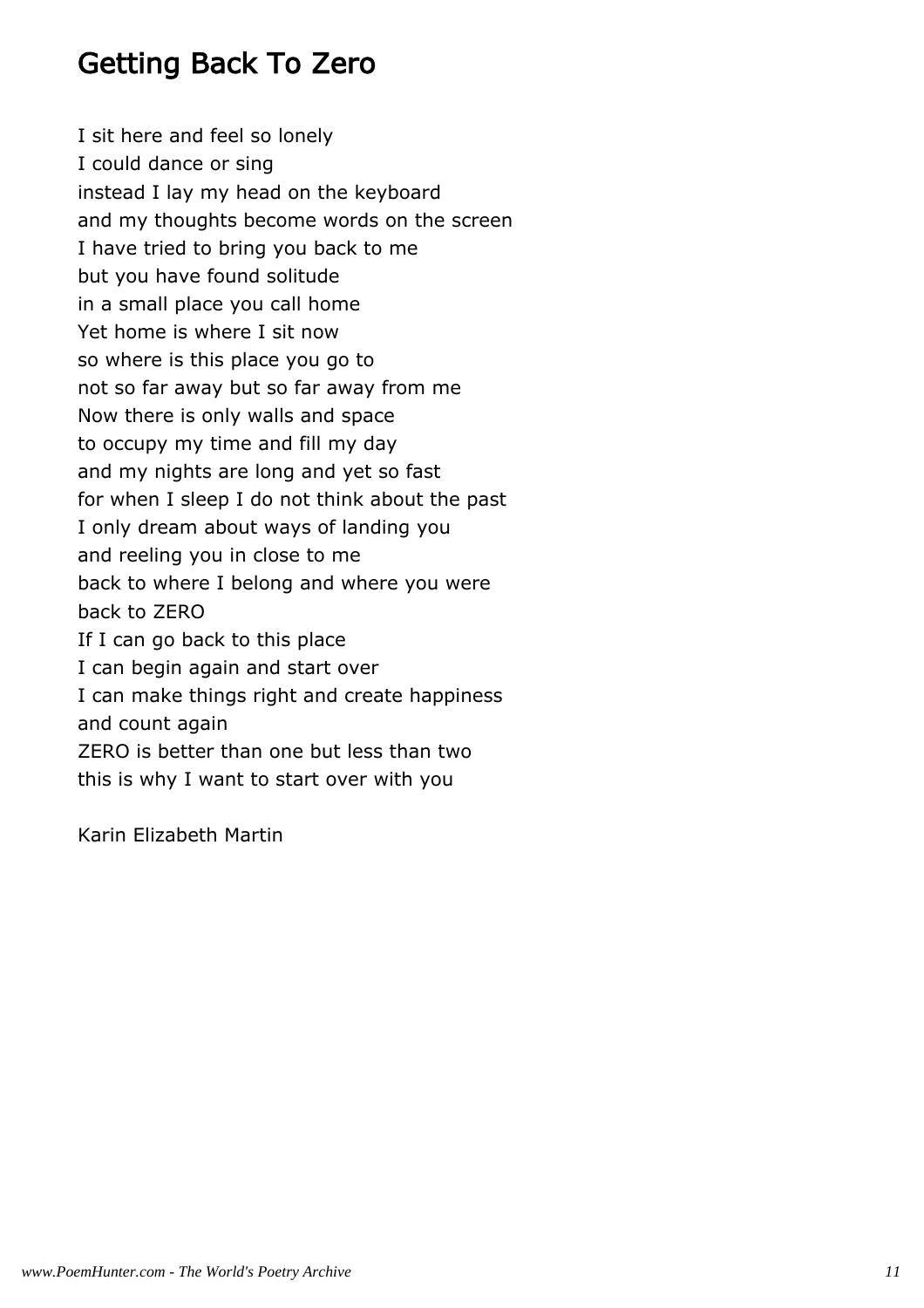#### Gone

I woke this morning dreaming threads of slumber in my head I rolled over for some reason the stirring cleared my head As I lay there fighting the night off from the day I realized I had rolled to you but you have gone away As the realization dawned I tried to keep it real but as the world came waking I still wanted to slumber on There was nothing to hold onto nor nothing laying warm beside me or near me I cant see it anymore I know how much I miss you But you have the choice to end a love that lasted I have never had a voice I am now awake these hard words fill my head I will listen to the birds outside and try to remember, I am alone.... I am not dead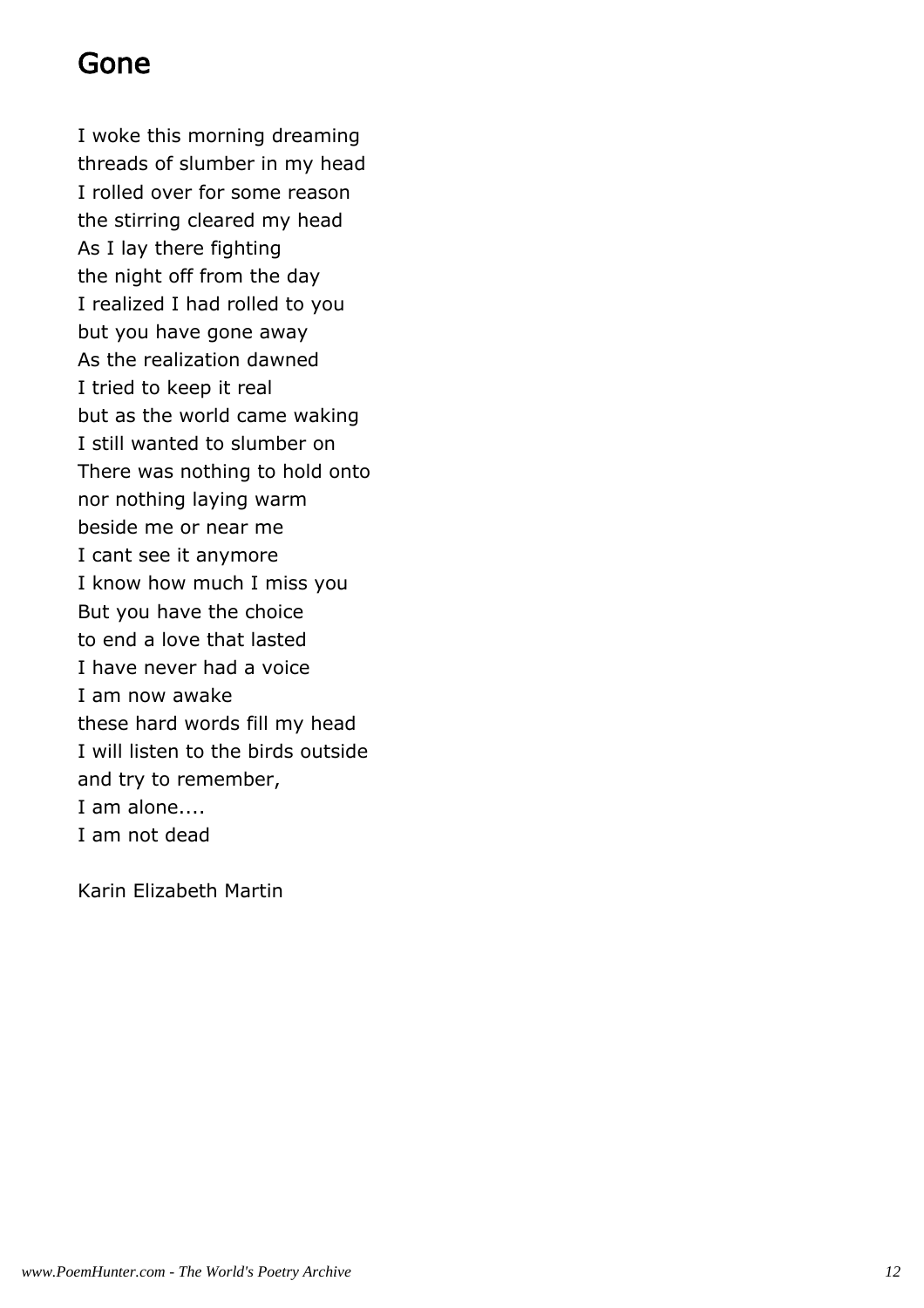## Happy Anniversary

Once there was a girl She did sure rule the world While growing up she wandered far She thought she new her destiny Learned there was still more to see Back at home there was a boy Never left his roots He was looking too For something that For Love he couldn't say Although they were apart Strangers from the womb Stars were sending out signals Their time was coming soon This girl came back from her journey To a place she once belonged Baggage left behind Seeking out the moon Coincidence came about The boy and girl did meet They began to listen to their hearts Not just routine beats Days went by with sunshine Nights it sometimes rained Lightning lit the path Thunder made them play Now they are together Not for just a bit While learning Love together A secret was amidst Appreciate your story Listen to the winds A child will come to them soon This love will never end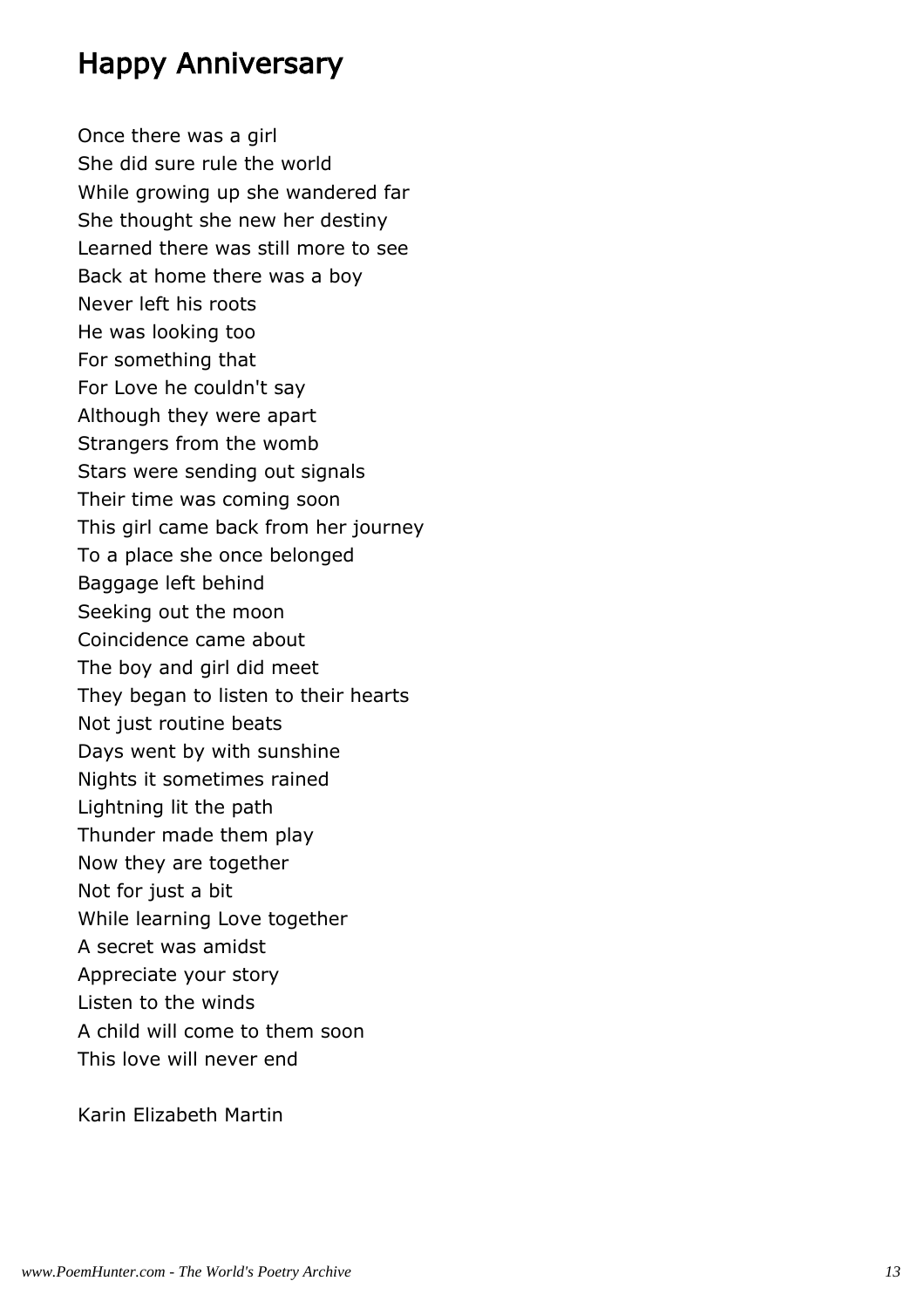## Happy Fathers Day Mom

What a wonderful Friday to leave this town A Glorious blue sky and birds all around Everyone celebrating their fathers for upcoming fathers day, I smile and tingle I could have placed some beautiful flowers upon you But instead, I took you in a GOLDEN frame, placed you on the dashboard and off we went! I could hear your laughter, smell your yarn as you sat knitting, Listen inwardly to your words and distaste for the music You loved the speed, the hilly straight roads where no one else could go, you in your Malibu, letting me drive and feel those hills Every curve, view, mountain, cloud, train track and horizon Had your eyes upon it and I could feel you whisper as we rolled My mother, My only saving grace! You probably used to laugh then, knowing what I am only beginning to understand and believe You lived, loved, hurt, and danced and I can recall every moment! Thank you dear Mother and father who I can't recall. You were there in the trees and the breeze and even in the moon, looking down at me an laughing, like I used to mom, at your thoughts and dreams and hopes. I lived them all again today for you. For Fathers day! Thank you for riding along with me and smiling over at me when I got a little bit too much air on those curvy winding hilly roads out towards Dugway where your life began... I love you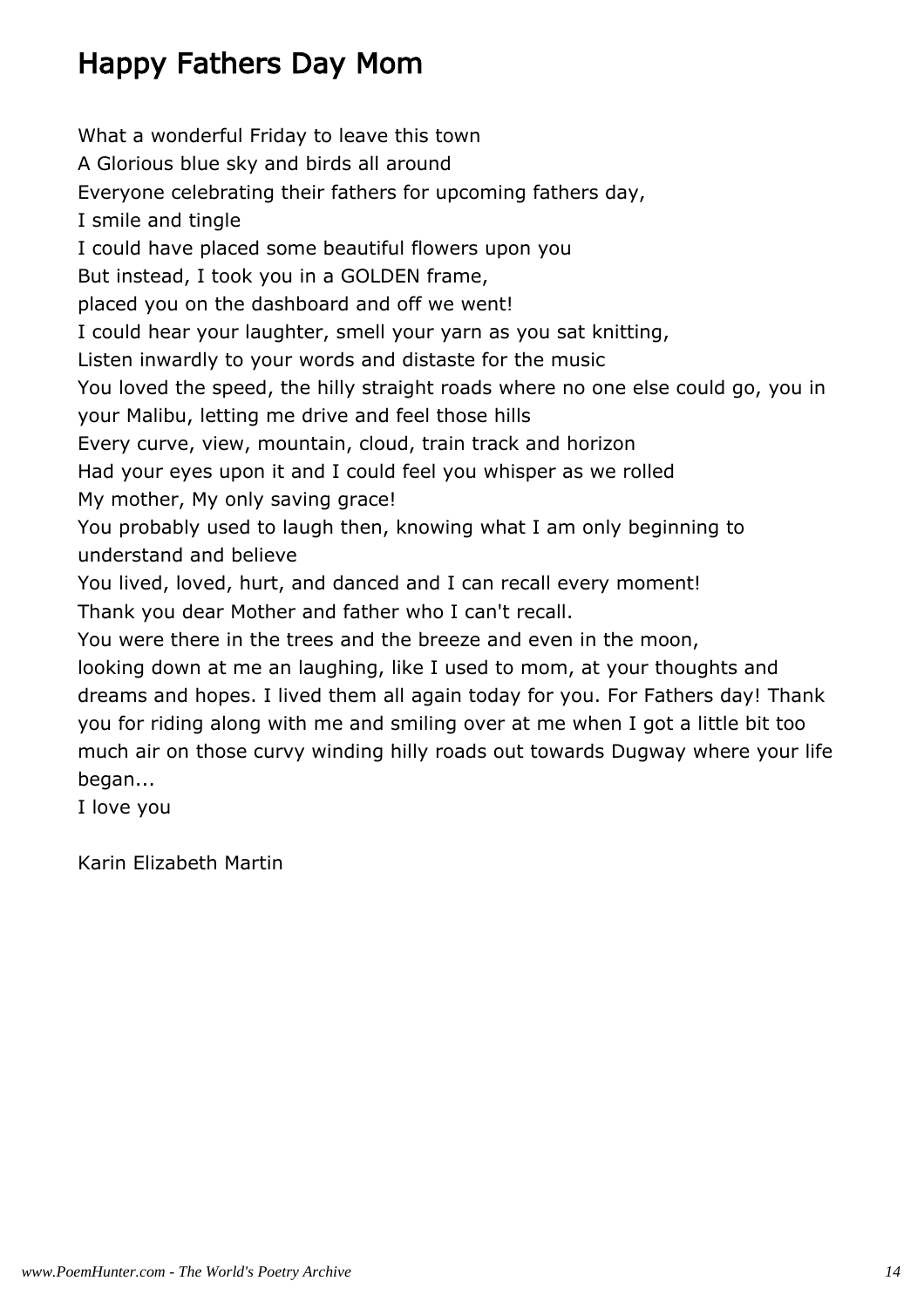## I Hear A Voice

I hear a voice it beckons me to come and dance to live and be free. I look around to find the source but I am alone as usual, of course The ones around who do not see who do not hear who do not dream I ask them to spend time with me, hold me, touch me, take me away. They falter still and the voice returns from far away I wonder still Shall I leave what i know best to find this place where i may rest where i may love and i may roam a brand new place to call my home Quiet now and be quite still, the voice you hear is mine and it is calling, , , still...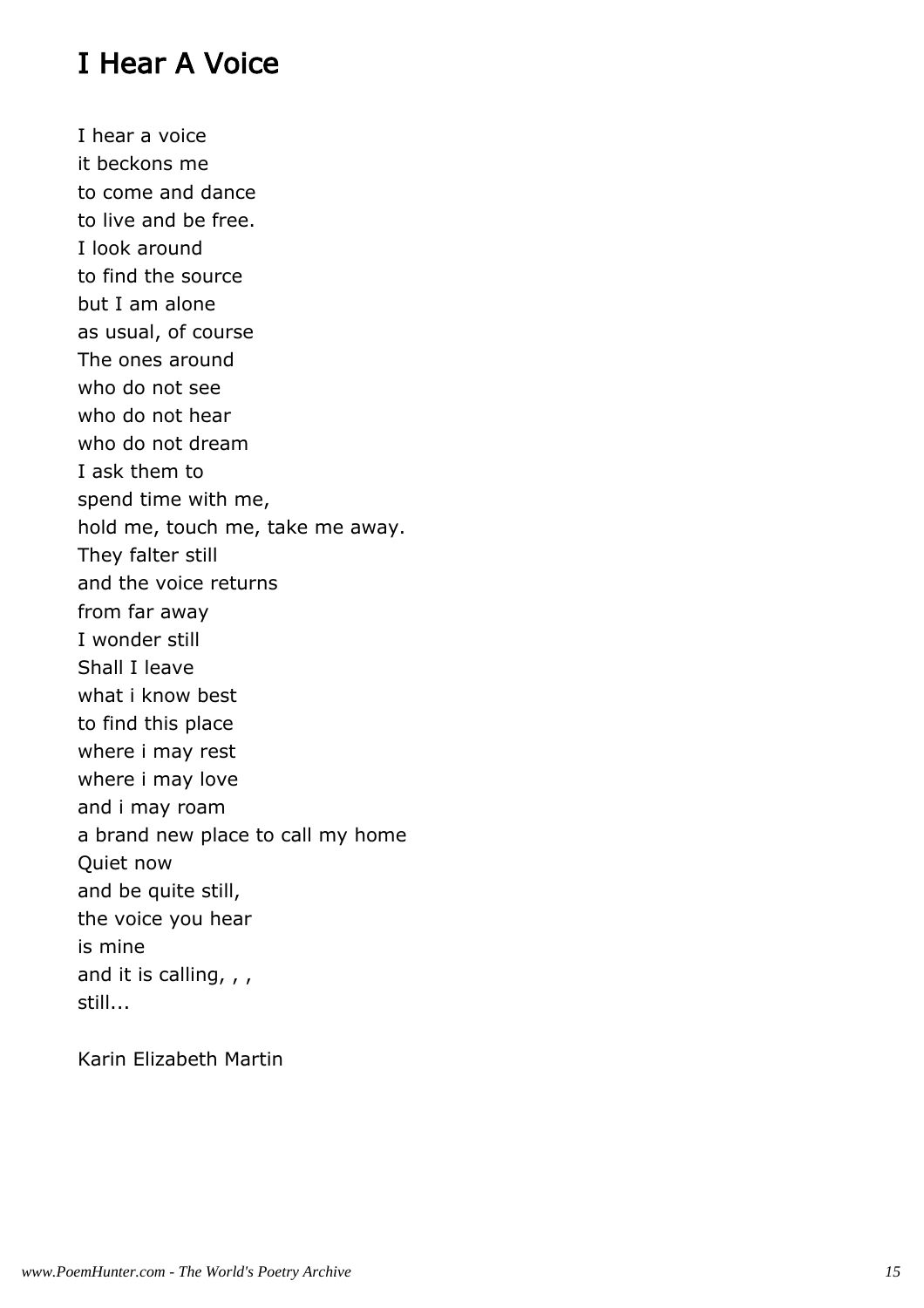# I Love You But I Can'T Love Myself

I love you, since the 1st day I saw you, even before when I envisioned who you be... Even if you are angry, I love you so much, I love you enough, to try to empathize with your feelings... I can't see you suffer, I love you too much, When you soar at your highest, I smile and pray... I secretly kiss away tears, when your day turns to blue, You stand here so lonely, I cannot speak my peace... Determined you are, to find your own way, Please understand my selfish emotion, Only what's happy... Can't stand in your way, Even if I have lived all these things, I still am at bay... Someone else has your heart now, and I must move on, I just want you to know that my love is so strong... Mistakes might be made, and promises broken, But I will be here, and try to love you less... Just so you can live your life, make your path, And tell me all about the journey you take... I will always love you enough, to keep you in my world, You see, you will always be my little girl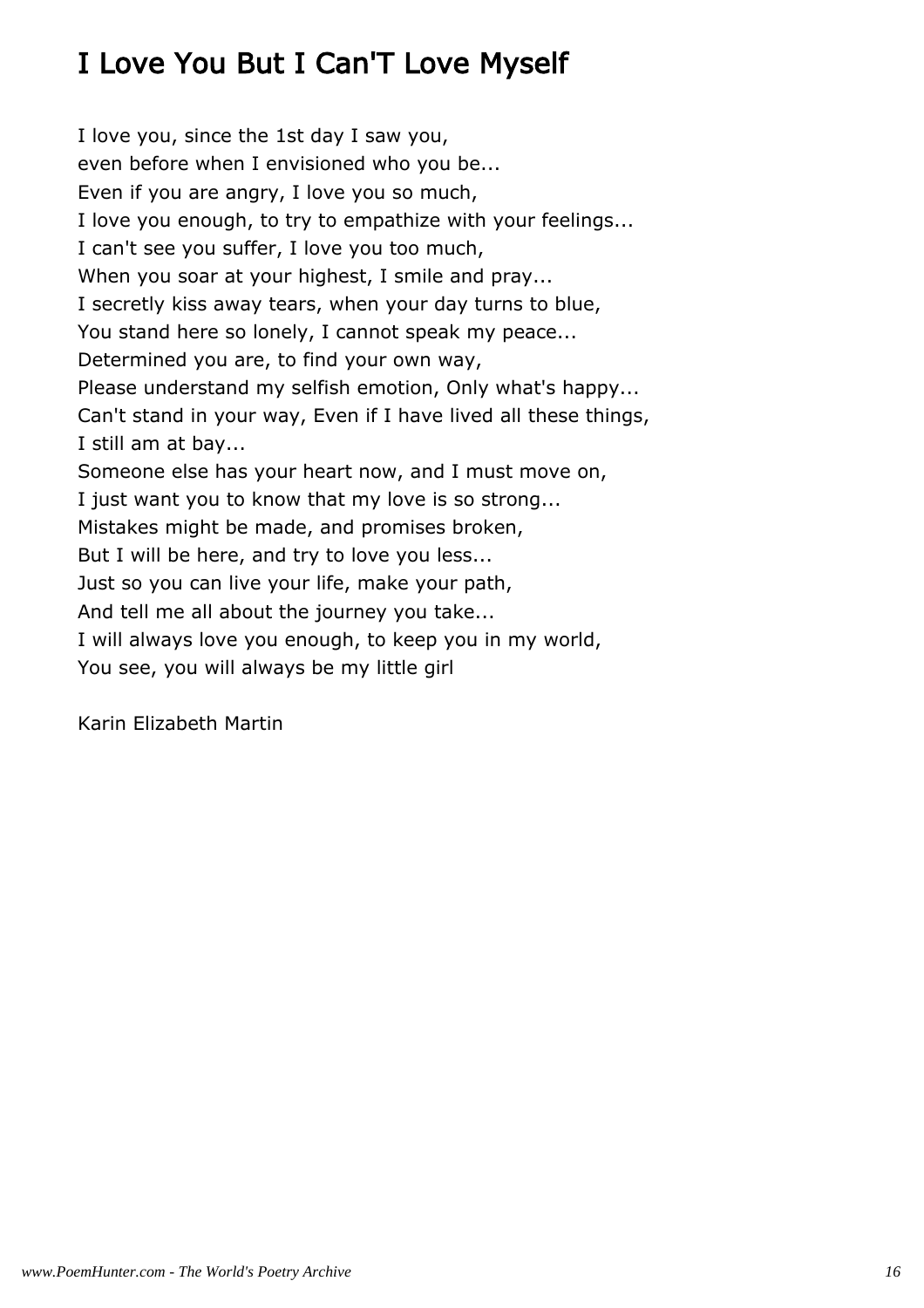## If You Still Have A Mother

If you still have a mother Thank God and be content Not all on this earth is granted this high luck. It is your being, it is Your Will It is your absolute best good It is your greatest treasure on earth The only good to you.

She has to first day of your birth Lived for you, in anxious worry They brought you in the evening to rest And kissing woke up in the morning.

And she was sick, She blessed you Born you in deep pain And gave all she had to Your mother was never lost to you.

If you still have a mother Then you shall maintain in love That they one day, her weary head In peace can lay to rest.

And if you have no mother And you cannot bless and hold them So you can only but her early grave And decorate it with fresh flowers and wreaths.

Mother's grave, a holy grave! For you, the holy eternal place! Oh, turn to this place If you doubt of the wave of life and love.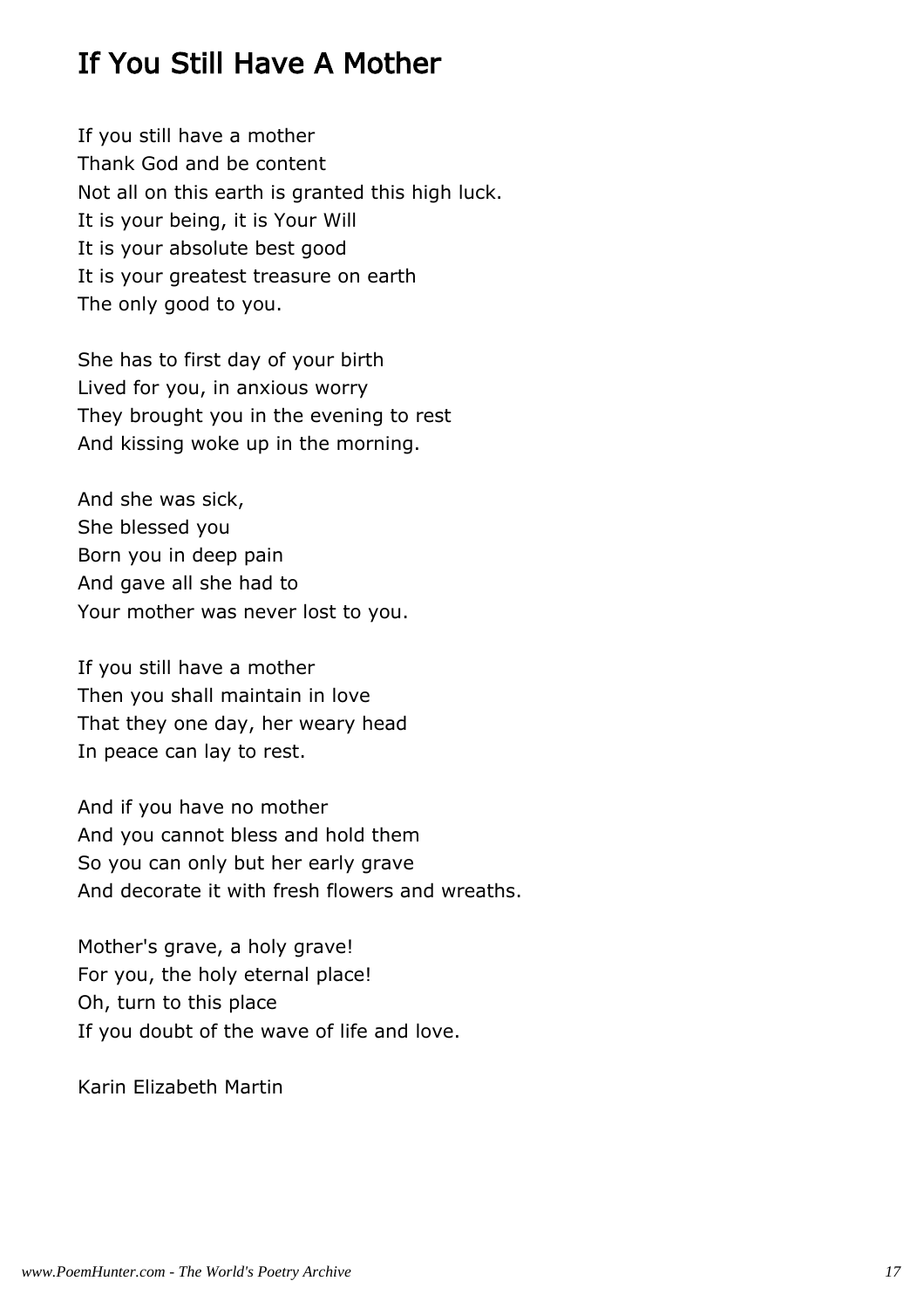## It's Snowing For Our Mom

It snowed so hard, that December day, when I found you, it was still at bay, I know how scared of winter you were, The cold, the stillness, upon the earth. We talked of this just days before, You fell to your knees upon the floor, I heard you there, with your last breaths, to guide me to your place of unrest. You let go just as I sat by your side, You were crying, trying to hide, I know you wanted me to come, to help you, guide you back to the sun. I laid you down, when you expressed, your gratitude, and my final test. I laid you down, saw your loving face, and blew sweet breath, upon your grace. You did not fight the life you knew, you coughed and sputtered, and came home to play. Another song, another dance or just perhaps another chance. It snowed so hard, I remember it clearly, It hid the things that hurt you dearly, the pain, the soil and all exposed laying itself on the ground like blankets of white rose. You held on, did not let go, you waited and slept, your chest alight, with breaths you took in your final fight. I waited and the sons and daughter came. I could not give up mom, They wanted not the same. You cared for us, and tried your best to teach us about life and in the end it was death. You never fell upon your knees, you took your punches and hid your pleas. I tried to keep you on the ground, but no one listened to us,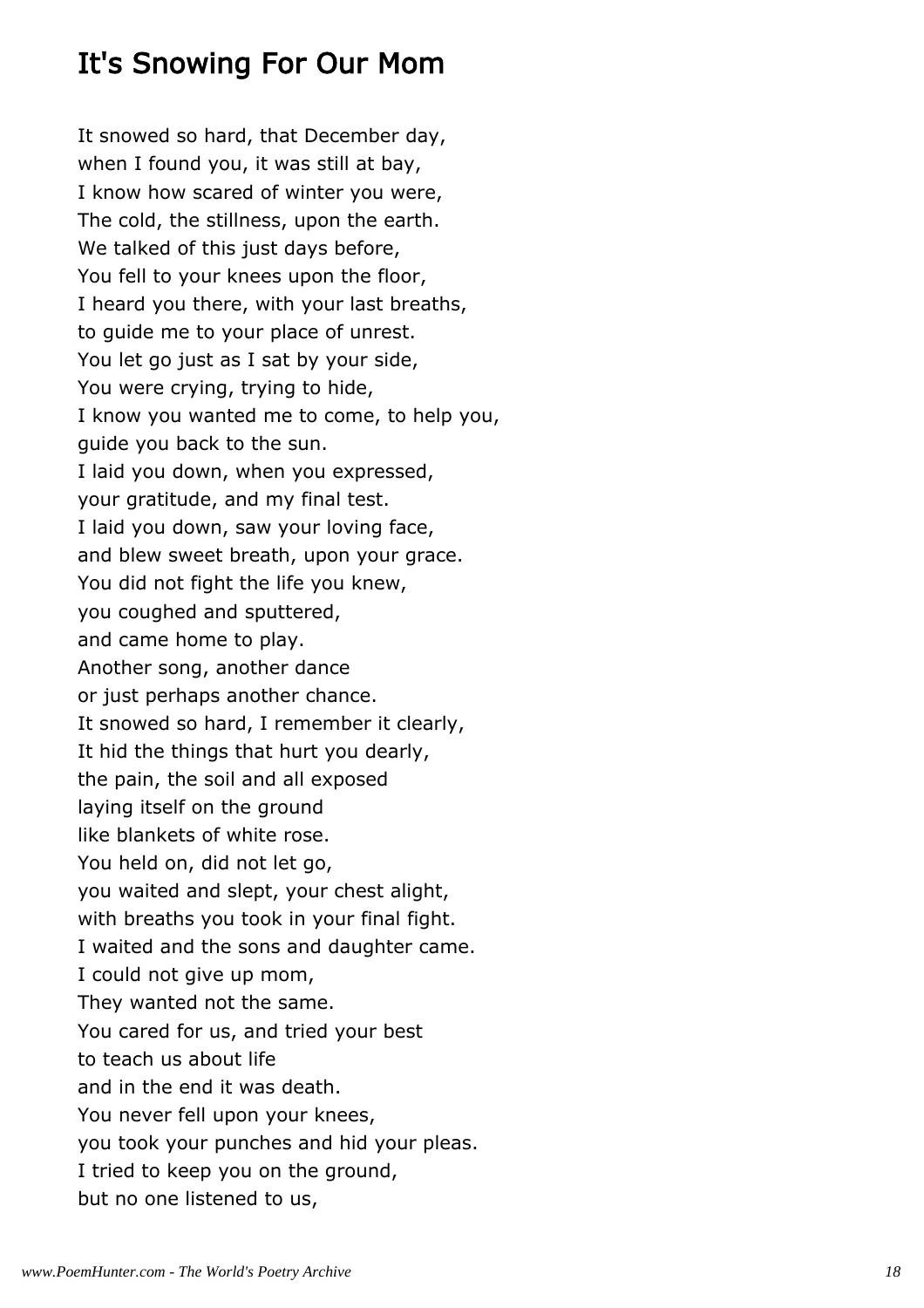my words and your breath lay were without a sound. I saw you fight, to show us all, that you loved life, and felt the fall, The snow again, is falling hard, I wished for this today, just to hear your heart. I will not give up, on your fight for life, I know that you, were not dignified right. Let it snow again mom, for I have found, it is the sign, I have been praying to abound. Thank you God, for listening, There is always time to fight, if you are whispering...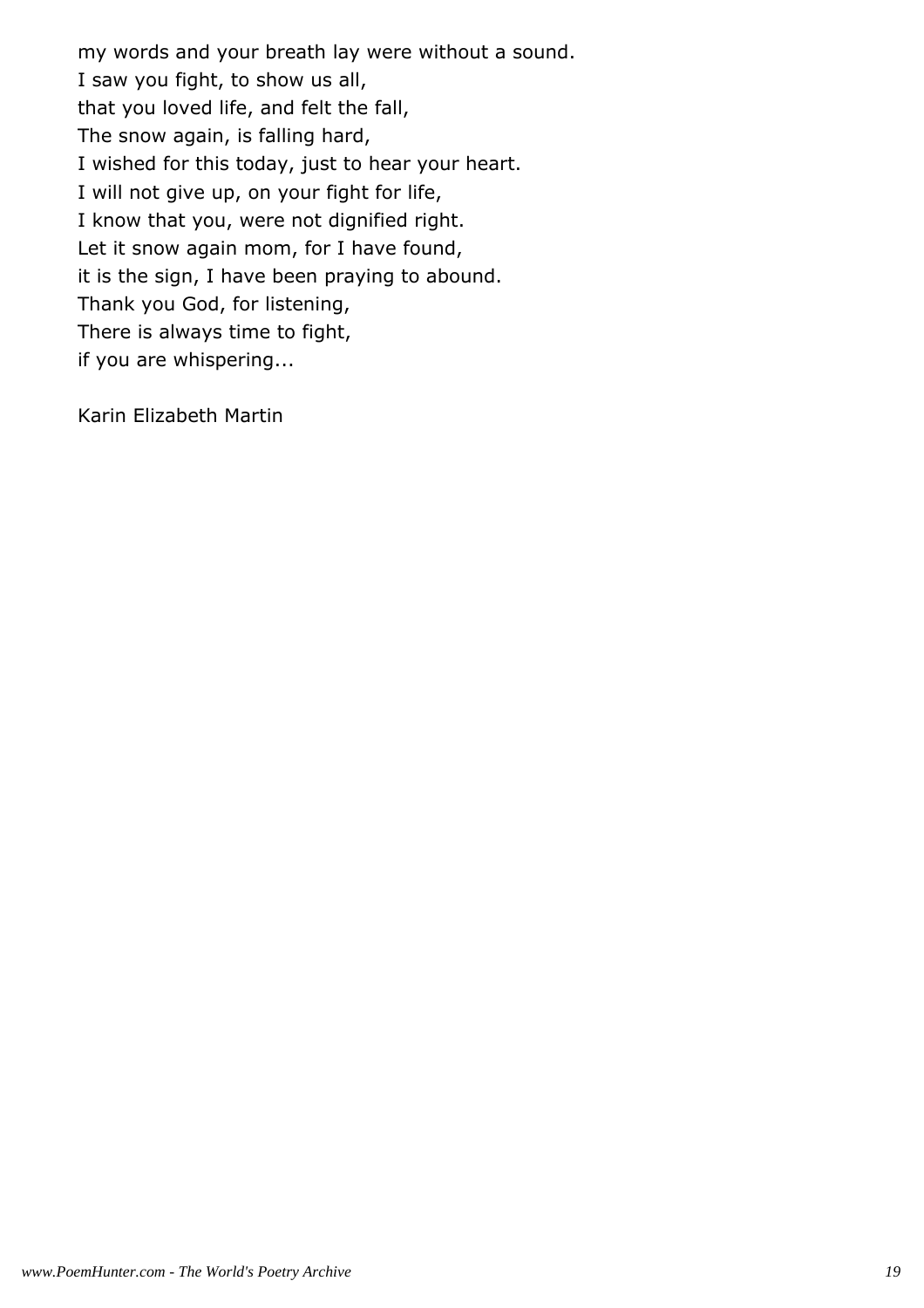## Knowing

I thought I knew it all When I was just a kid I listened with prejudice Agreed with nods Versed opinion with shrugs I saw so many things As life was rolling by I met some real good friends Who since have turned aside Raising kids was just the best Staggered thru the years Racing here and there with them Daring to let them explore Keeping fires out with threats Years have past and I have learned Nothing I did was wrong However right it wasn't Always I am reminded of misgivings Sometimes I am rewarded with Laughter and some rehearsed memory Love and anguish are together My kids have children now They are teaching too They don't know they are training To be martyrs when they are thru I would do it all again Just give me one last chance Mostly wouldn't change a thing Just smile and rehearse my life Loved it then Miss it now What I miss the most Is the asking of me 'how' Look Look Look So many chants Now it's mostly won't and can't Just remember fellow folk We are getting older Remember how to take a punch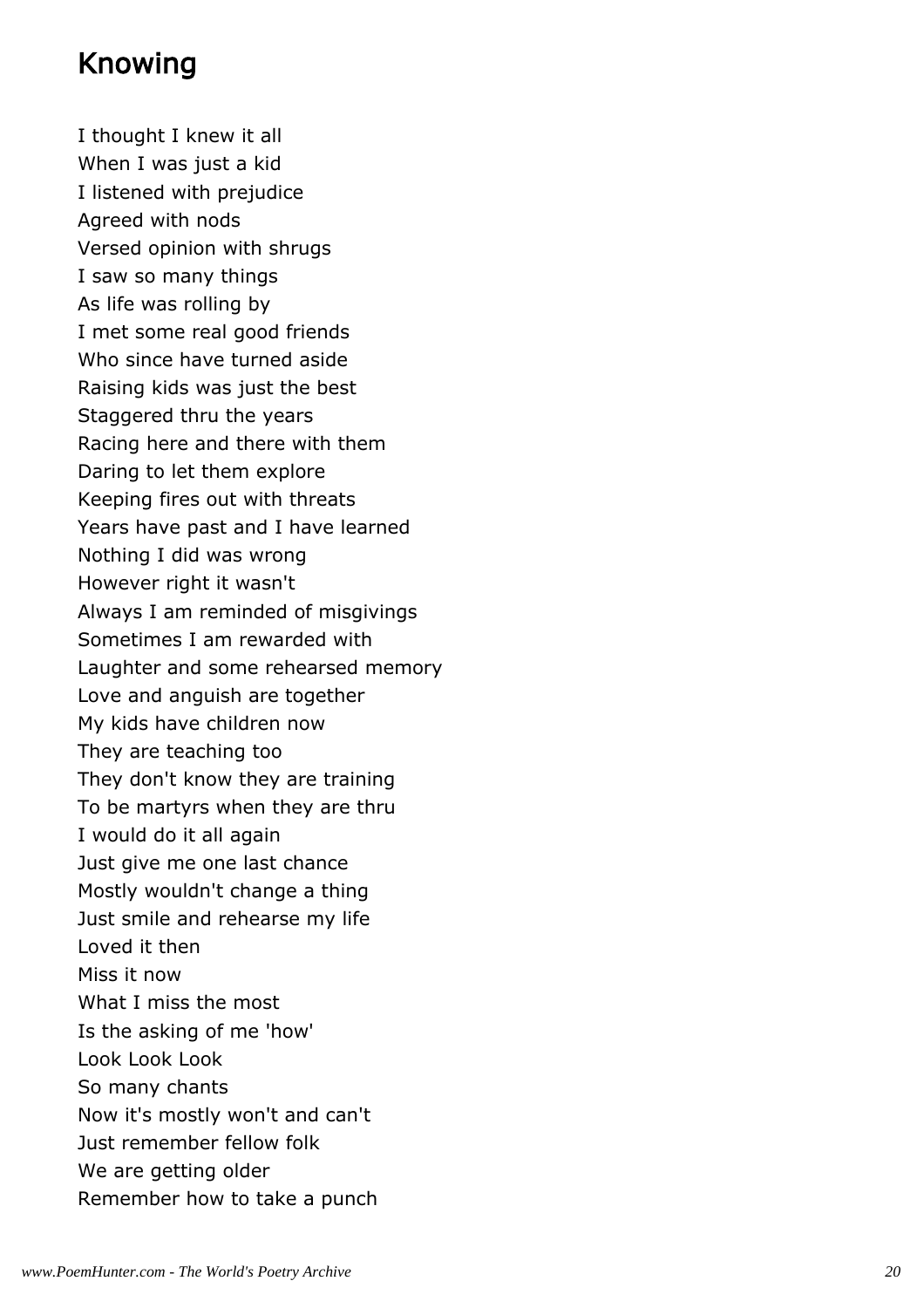And when to turn a loving shoulder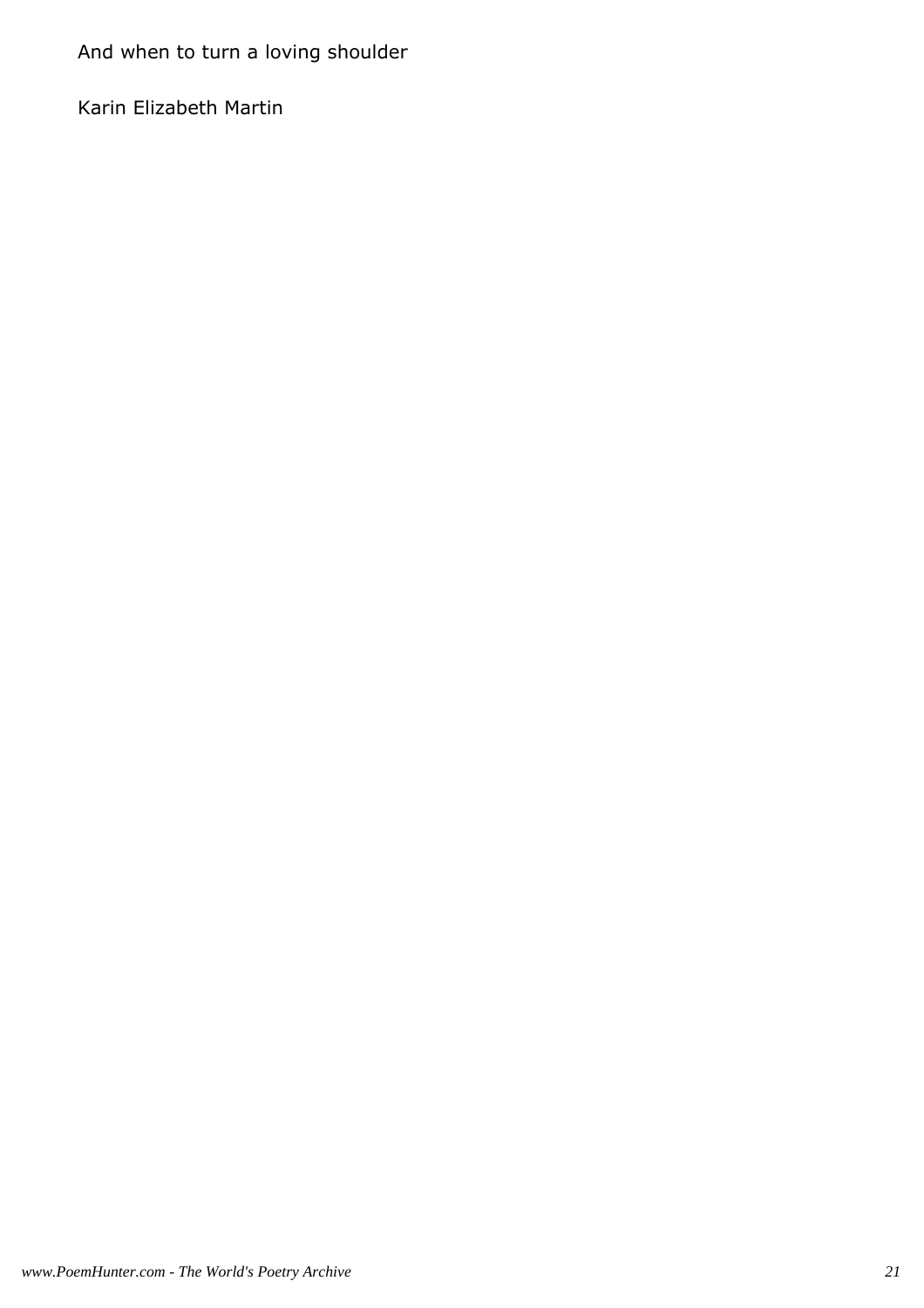## Life Unexpected

Hi God, It's me Karin, Thank you for the birds I hear, singing your praises outside my cracked window... Thank you for my health, however fragile my wellbeing, however humble... Thank you for the pets that lay at my feet, they seem to be smiling, but... I think it may just be they want another treat... Thank you for the cat, that lays in my bed, at night, when I am lonely and sleepless, shrouding my head... Thank you for my mother, old, wise and strong and thank you for my children who, you've kept watch all along... Thank you for the roof, that keeps me safe and warm, There are many others, weathering this same or more difficult storm... Thank you for my grand daughters, who light up my whole world, and thank you for the stories and memories that continue to unfold... As I give praise and thanks to you I do but one thing ask, You give me strenght and courage, to rise above my past... NO... Don't let me forget the memories, or moments that took my breath, or even those that made me cry, and hide beside my bed, Instead dear GOD, let me know, that those lonely footsteps in the sand, we hear about and cry about are really your command... Carry me or drag me, through these heartless times, For tomorrow is someday, that today will never find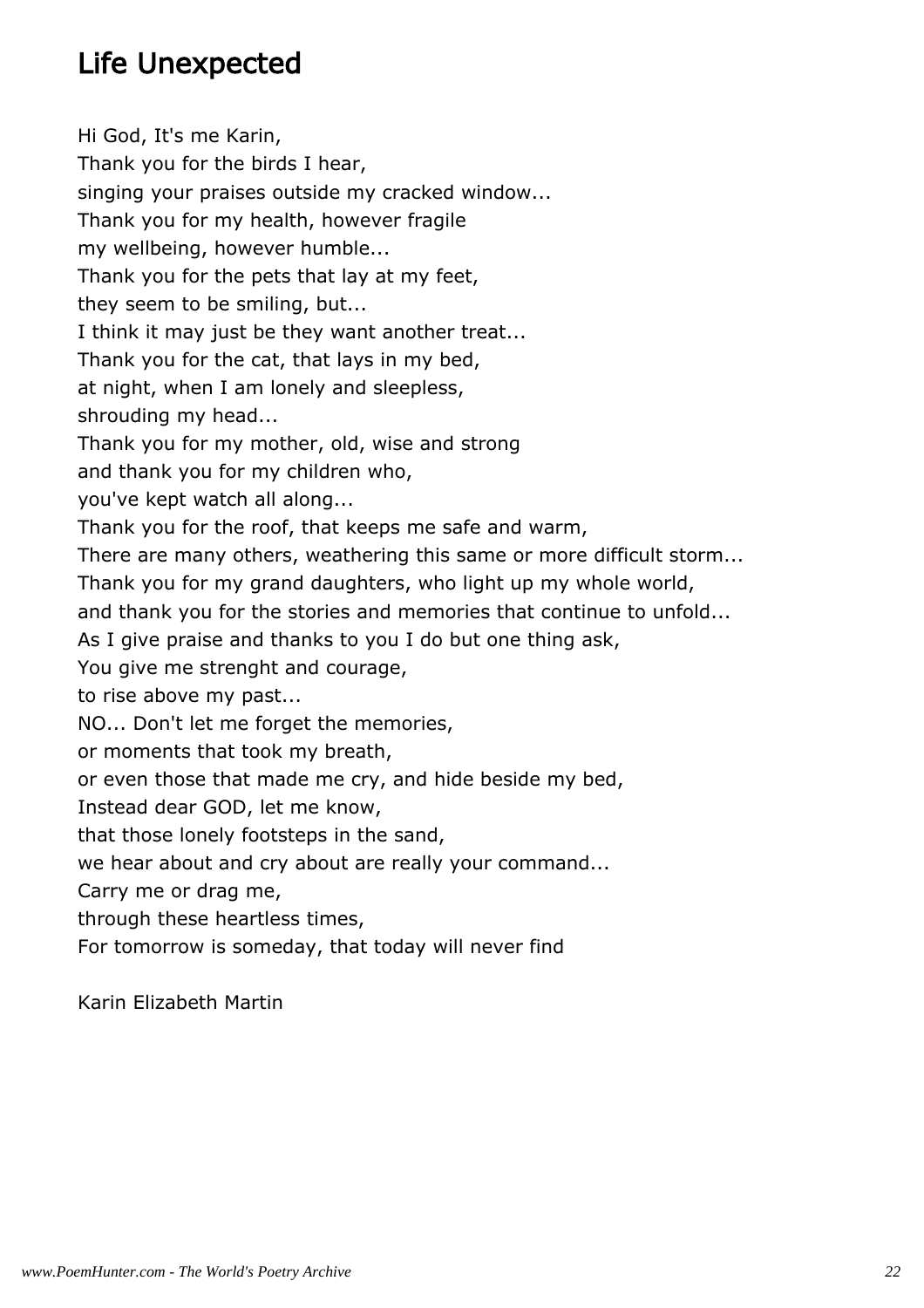## Long Nights

It is so dark, so cold, so still, I walk along, all else is still I come here often, never in the day to watch and keep the people safe I carry at my side some steel, I use it as I creep along Ever silent, never wrong I light my way, of what I see with my friend of steel, my friend and me. I look upon, the sleeping forms, I see some faces, I count their mourns. They are but children, mostly small, but adults and the world have taught them, all wrong or nothing at all. They look so innocent, so young and weak, I do not stare, I only peak. I see them safely thru each night, speak no words, but pray for right I stay all night, til morning comes I place my beam, my work is done The sun is rising, I go home to rest, Sleep comes fast, but not the best. I sometimes wonder, when I wake, who watched over me with each breath I take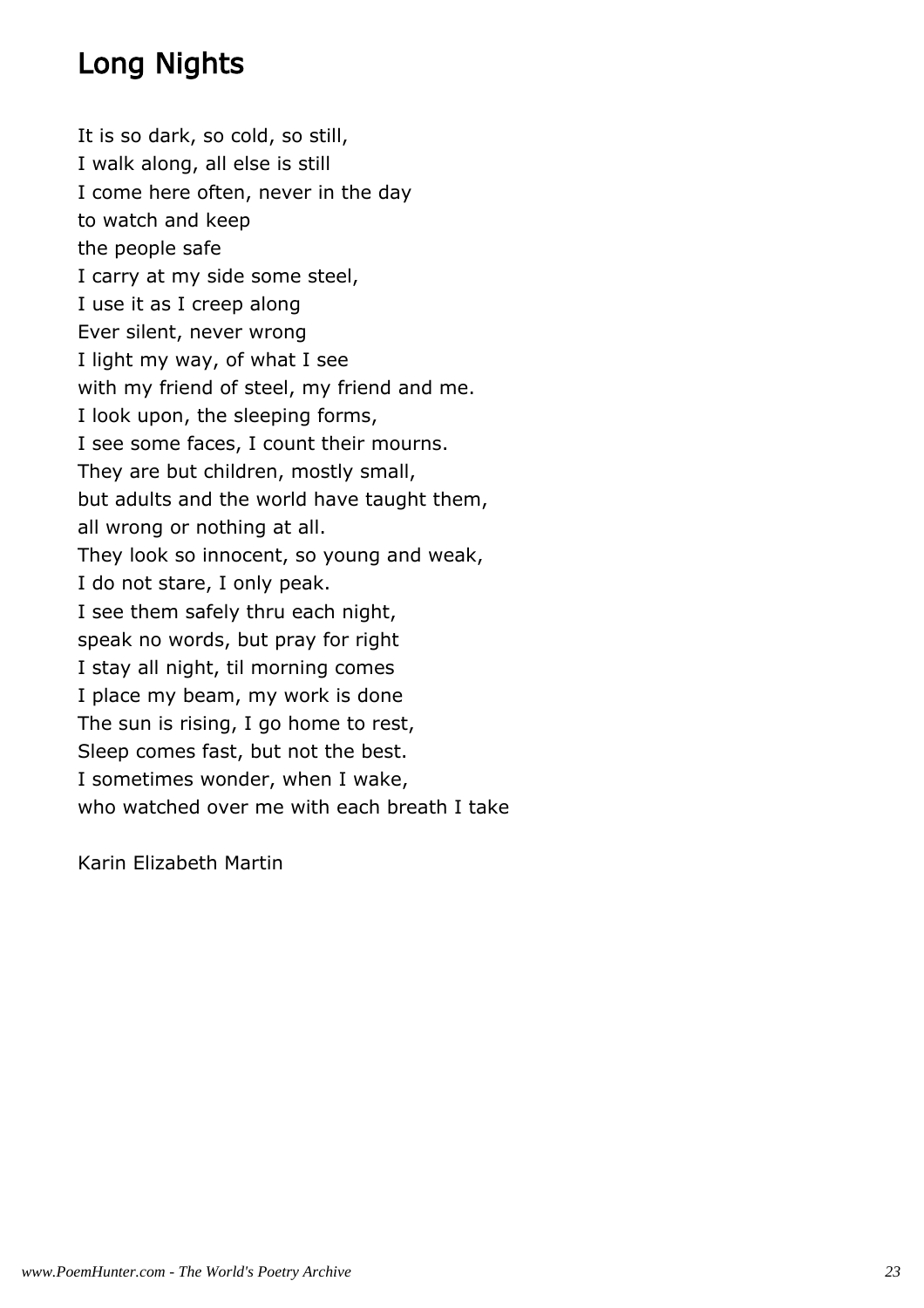## Looking Thru The Mirror

Everyday and always I see what I thought was new to me But as the images become clearer I know that they are memories Some are shadows and even still there is a shimmer The smells and sounds awake my senses and tease Never alone as I visit these and new events Recollections bring smiles and thoughts tease Sharing them with you was sweet bliss and fortune Not for a dime may they be traded or altered If resurrection brings new life and meaning All things learned by and shared with you Shall be reincarnated by only love time and tragedy For only then will all things revisited Remind you of me when you rest in my chair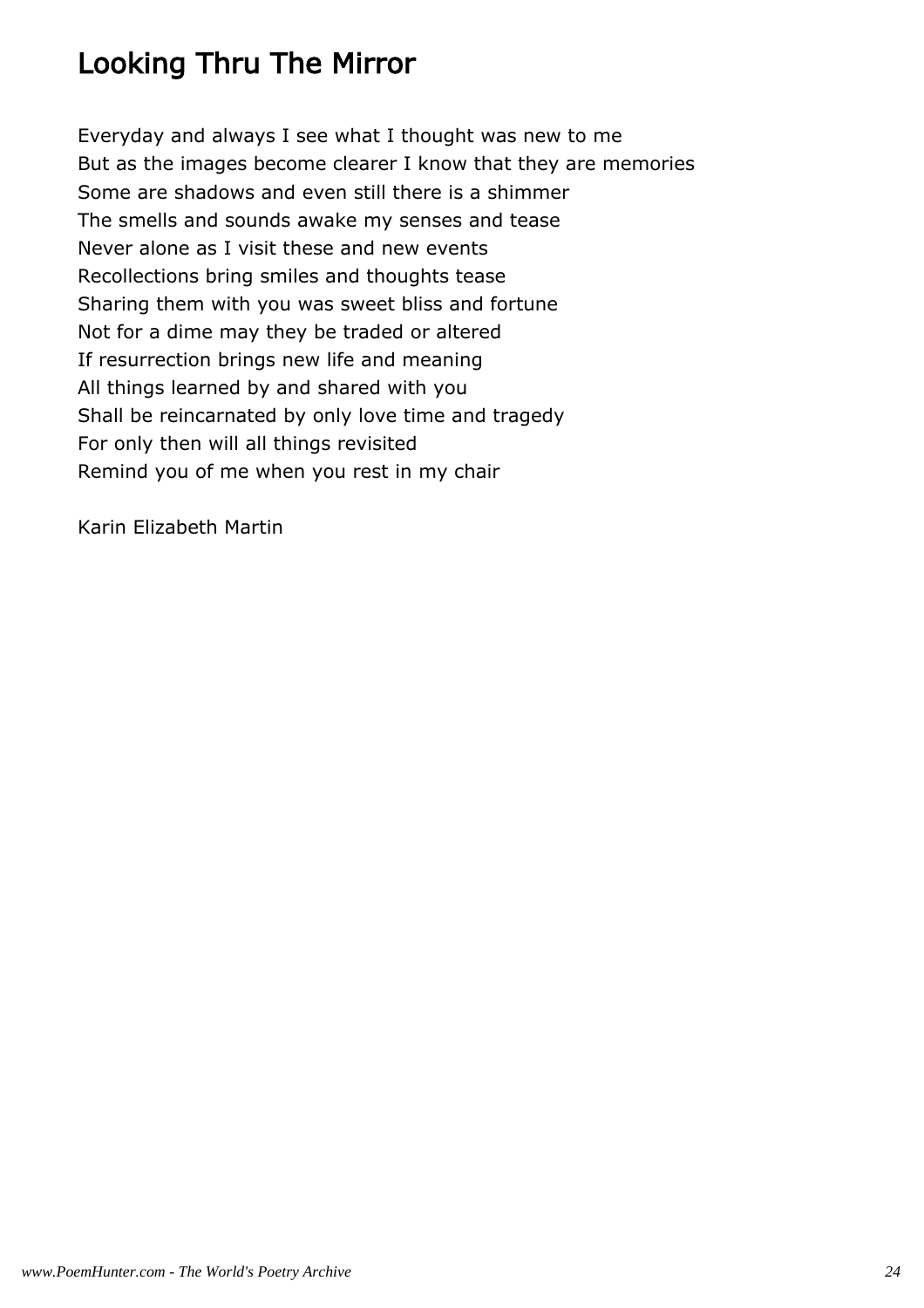# Memories Shared Of Her Father To One Without A Memory Of Her Own

To Rani, a daughter with a loving memory of her fathers youth:

An aging parent, not alone but sometimes lonely, With loving children, daughters, some near and one far... He is very astute, he is quick to think, but slow to move, He bides his time his own while and way. He must have been someones hero, now he has no knights but many princesses. Those who hover and watch and one who remembers the superman he was when she was so small and he loomed so large. He still does, and although his hands may ache and bend, he will play a song for you on his violin,

and when the music ends...

She, you, will still be listening....

P.S. Rani, I placed this reply as a poem on my member area. I hope you don't mind me posting my reply to others. I hope they enjoy your poem about your father as much as I did. My father died when I was 3 years old. I would love to have even one memory of him...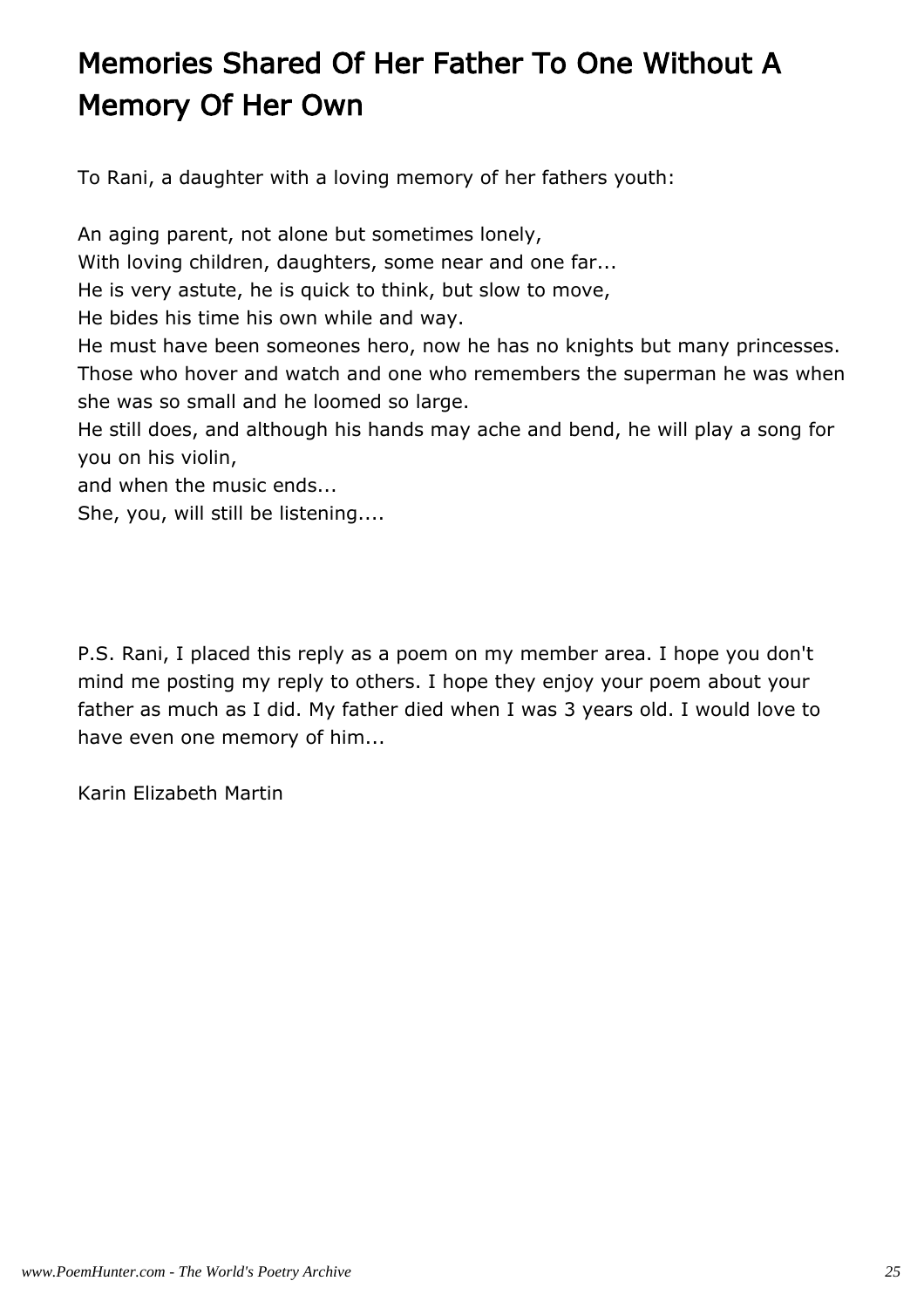## Missing You

Hello old friend, old lover, old memories I think of you quite often, sometimes when I dream, I remember how you taught me what you knew of love and means. I spent my early teenage years, and gave my heart to you, yes dear 7 years I spent with you, you gave me 2 beautiful children, you were never near. The age between us seemed allright,12 years older,12 years brighter, I learned alot from you back then, I still remember your quirks and grins. Alcohol got in the way, I tried to help. I tried to stay. I begged for you to see my plight, I sought help, and tried to fight. You left me on a summer day,2 small children, me a babe, At 17 I married you, thought I knew it all, but had no clue. 15 years passed by and sped, I never heard from you, no words said, I raised our children, as I knew best, at 24, it was a test. Then one bright lit summer day, our daughter married and was on her way, to places that we each had dreamed, a law man called, and asked my name. I knew right then, I would never know, what could have been, had you not let go. I visit you from time to time. I brought you home, and made a shrine. I cry so hard, when I lay a blossom on your grave, Oh David, I am so sorry that I never forgave. I am alright now, with you at rest. Every day remains a test. I hope that someone up above, you can see, what we did in love. I am not angry anymore, just missing you, and hoped for so much more. If you suffered in silence all those years, never calling, never here. I realize now what I knew not then, you were not trying to hurt me, it was the only way you knew to make ammends.

I will say a wish on a star tonight, that you may know a candle will always burn bright, please forgive me, first true love, I was young and naive, and knew not how to love.

I miss you so, our anniversary approaches. I will leave a rose upon your grassy knoll, please know David, I loved you so.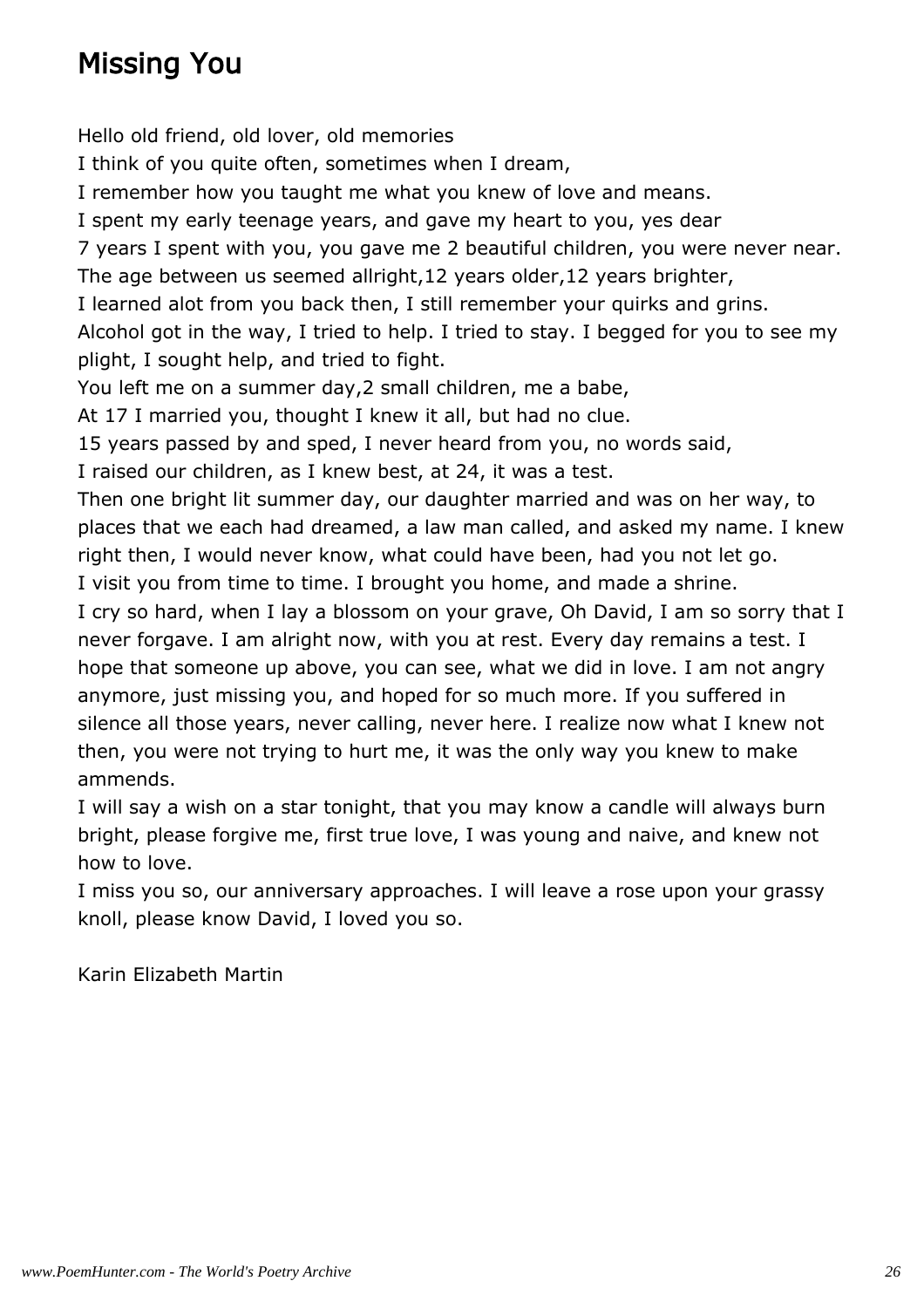## Mom

I cry today... Like a waterfall My restraint has been awakened I miss you so... You were my everything My friend...My confidante...My saving Grace I am remembering... all your knowledge Trying to groom me... To be ready to accept The pain that would come... With losing you I remember your face.. Your laugh... Your tears You had every emotion... You earned every thought I wish I could be... Half of what you showed you were To your children and your friends Your strength and wisdom is beyond reason I hear you still and feel your presence I only can hope that you are finally free Of all of the encumbrances life placed on you... You barely let on any of your burdens You only made yourself go on... I will live the rest of my life Keeping you close to my heart Using your guidance and courage To direct me and guide me and my actions.... I love you Mom... I hope you know this I hope you know that even when you thought I wasn't listening... It is all coming back to me know like thunder... You were my Best Friend Mom There will never be another as Great as you I see that you are smiling... I hope that your new journeys in Heaven Are peaceful and happy And that you find joy and comfort Knowing that your voice was loud and clear And you are Free As Glorious as you were here on Earth Holding the hand of God and your loved ones And sending us small photos in our dreams Of what is yet to come....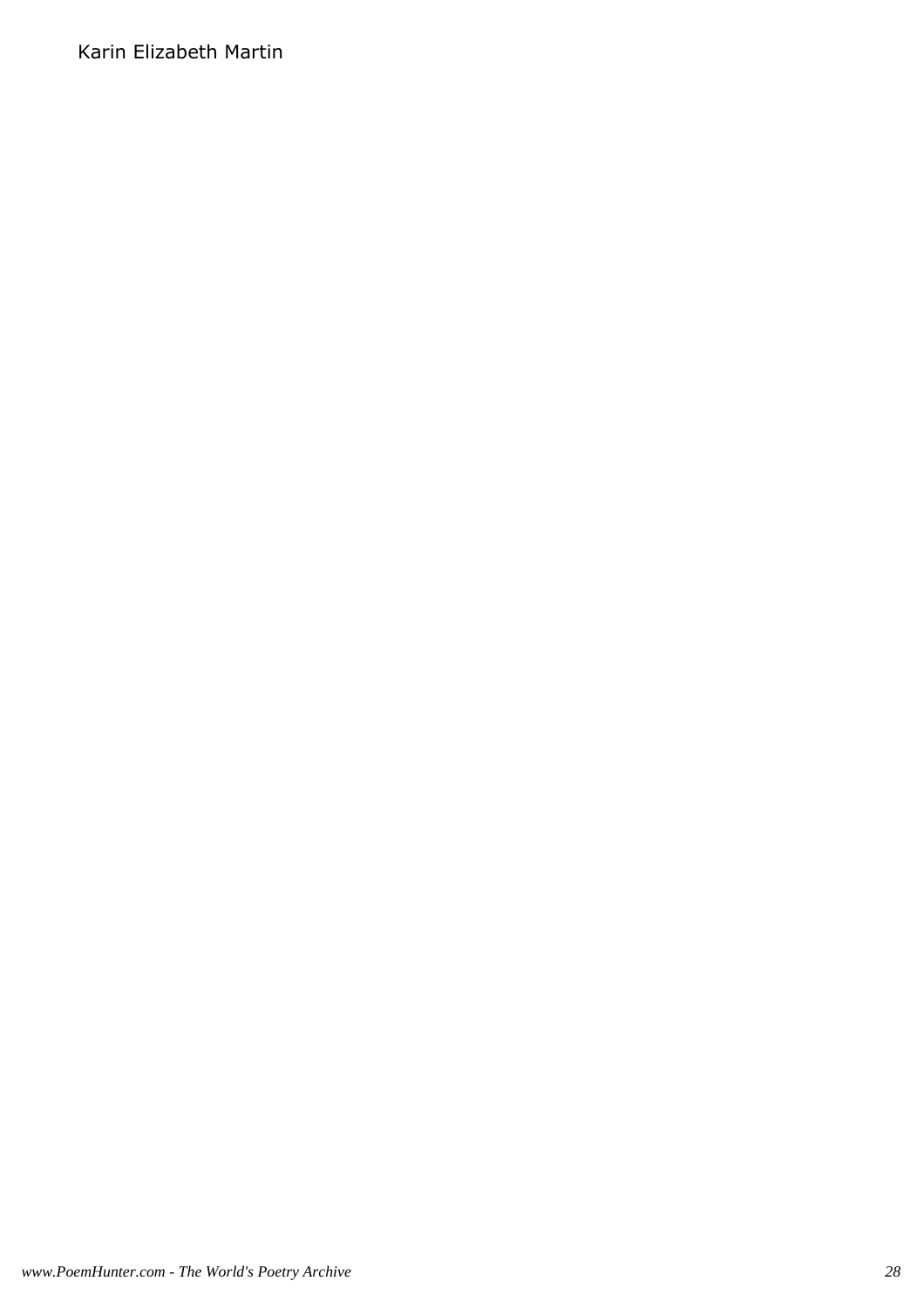## Mother

I have been lucky... I have a mother, a friend, and even a father She has been it all... For myself and family and friends She has seen so many things that we only read about... If only I can be as strong as her War, Hunger, Death, loneliness, happiness too... Don't let this radiance part just yet I need to listen to more of her experience... Concentrate on the obvious Age is said to be a number, we should give her 100 years... 87 is not enough time to teach and love Doctors are so brilliant but so detached.... I am very aware and connected Even though I was the last to come to her... I will be the last to touch her and hear her voice She is so strong that even illness cannot sway her... Everything is going as planned according to mom I just need more selfish time to appreciate her presence... And to stand strong and be her pillar My mother is my knight in shining armor, my hero... This sinister plague which they have suggested Is but another journey in her life... She will conquer and remain steadfast My mother, my angel, my rock... I love you even after the end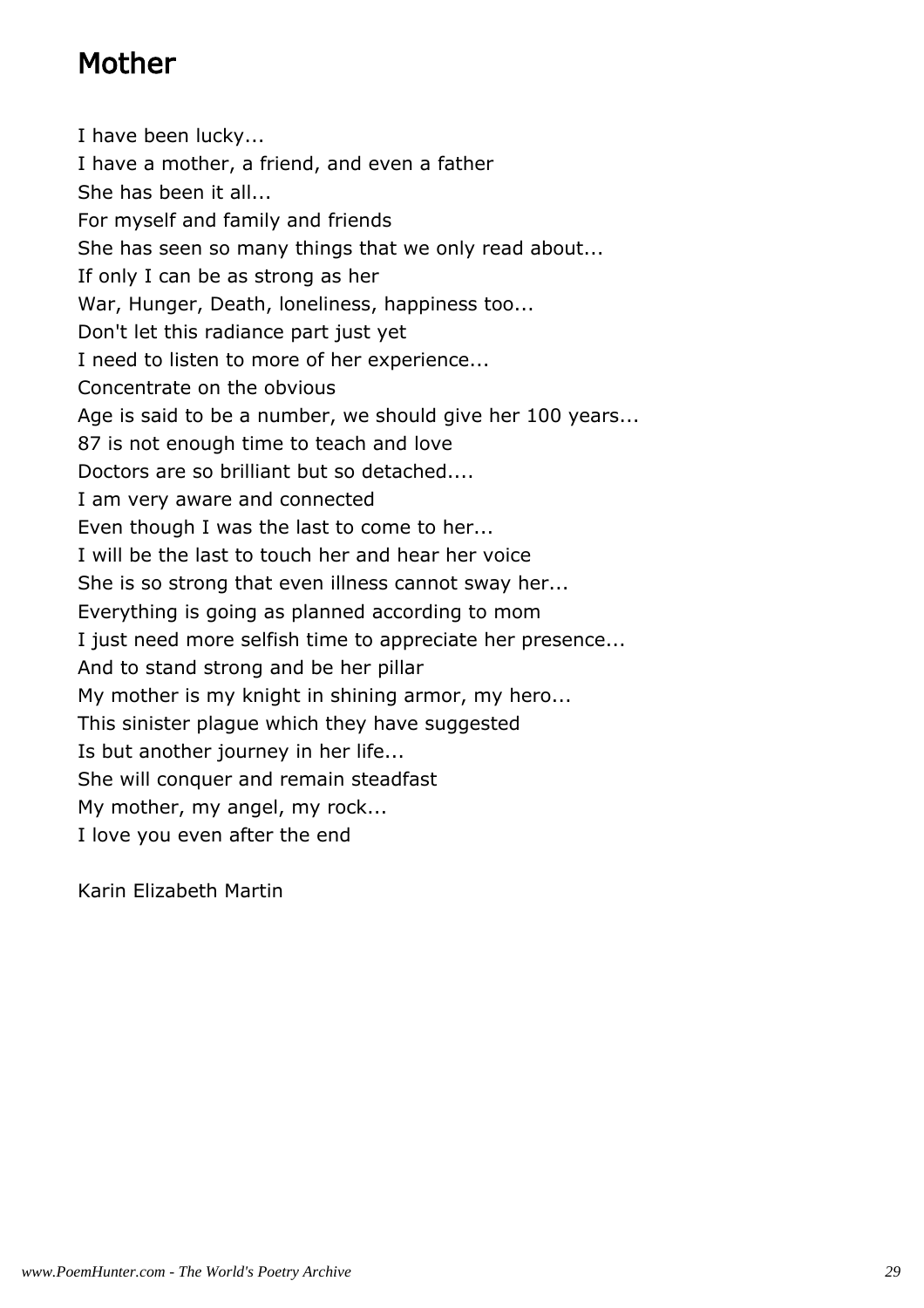## Moving On

It has been a long time, since I began this story, This life has been, a sordid glory As I have aged. I've learned a few, Useful lessons, some old, some new. My time to nurture, has come to pass, Each day I yearn, to take a chance. Ever solid, ever true, ever strong and never grew I stand sometimes and hold so still, I dream of things, that I want still, not things that glitter, glow or shine But something I miss, something mine. I need to travel, far away, there is so much I need to say, so many things that I must do, the wind is calling me. I must leave you. Thank you for all you have done. I love you still but we are not one. Maybe when I go away, you can understand, why I could not stay. I'm moving on, to distance places, brand new scenes and friendly faces. I do not know if I'll return, but always know as you made me learn, deep down inside I always yearn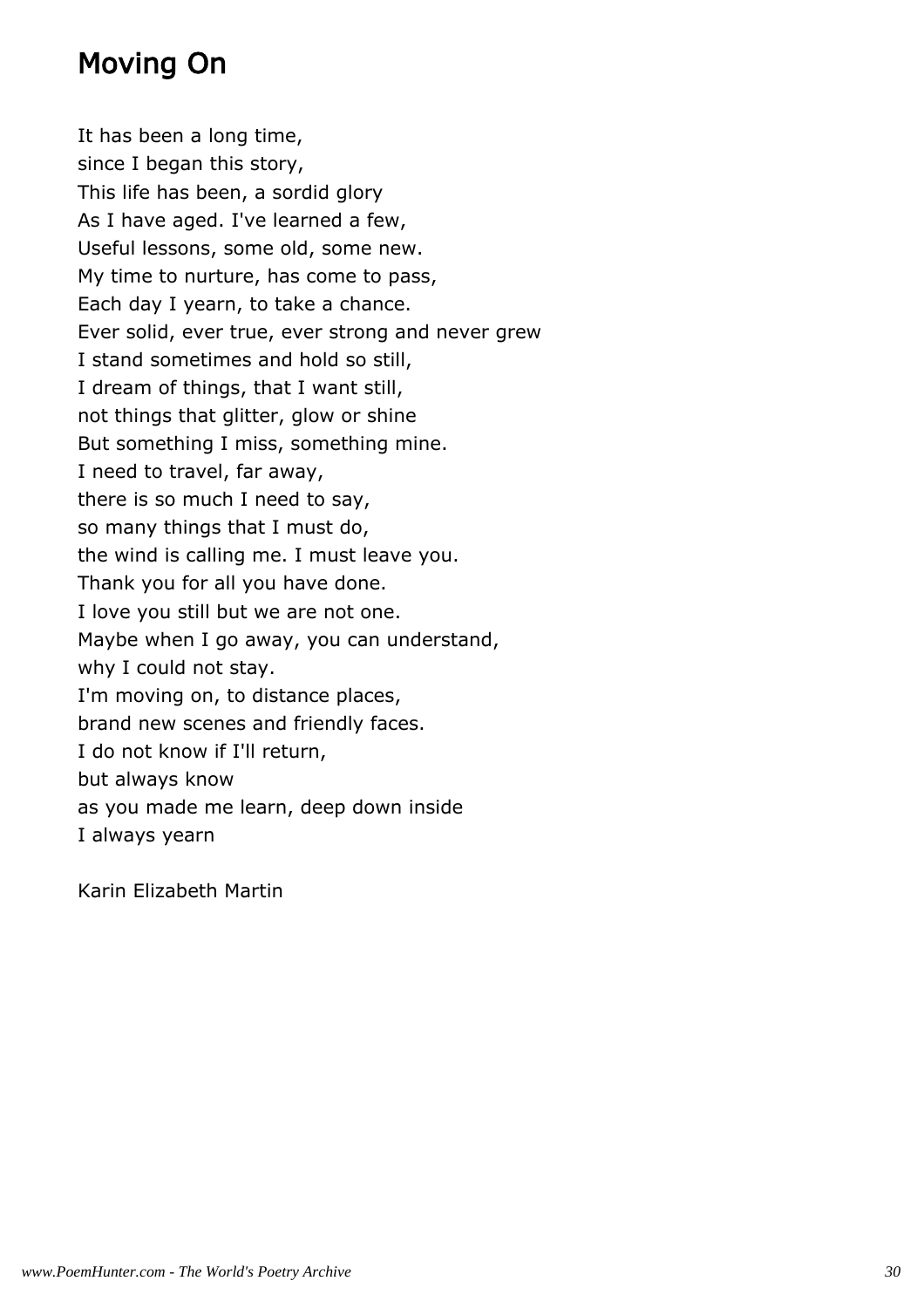## My Fathers Eyes

I remember very little, of when I was young,

I recall even less, of a special someone, who I am told,

was so proud of me and so boastful, 'I had his eyes'...

I was born, on a first Spring day, I was his 4th, but he could not stay.

He was a soldier, Brave and Strong, he went away, to Vietnam.

I was said to be, the accidental one, that now keeps my aging mother, young and strong.

My Father was an ARMY man, he wore black boots, and camo pants.

I remember a chair, in the living room, a christmas tree and a bouncing knee. I held a reindeer, in my small grip, his name was 'Rudolph', and as he sang the song, I knew that my special reindeer was the subject, and tried to sing along. I smell something sweet now in the air, I see a pipe, and hands with hair. I do not know, that soon he will leave, go back to war, to keep our peace. I sit at his feet, on the kitchen floor. His pants legs are up, his combat boots exposed. I am only 2, but he tells me with such pride, please tie my laces, my sweet child. I bow and know, the long black strings, mom picks me up, father grabs his things. I sit on her hip at the kitchen door, and wave goodbye, to this unknown man whom I adore.

He somewhat trips, as he walks, for he has left, his boot laces in knots.

That departing figure and what else I write, is all I remember of, what may have been only one day or a night.

My Father died when I was 3. My mother was BAKING in the kitchen, something very SPECIAL for me.

The doorbell rang, I followed mom, she opened the door, and she went right down.

I saw some men, that looked somewhat like, that ARMY man, who was my KNIGHT, but mother saw a different view, she cried and sobbed, one man cried too.

My father died, on a first Spring day. It was my 3rd birthday that he went away. I wish I could remember more, about his face, his hands his lure.

I listen to what others speak, mostly good, always deep. I hold onto that sweet sweet smell, of tobacco smoke and if I try hard, I can still see his stare. I wear upon my feet today and most, black combat boots, but now I boast, they are tied, not knotted or loose.

I walk straight and tall, I have almost reached his golden age,

I try to recall, the more I age, but just these memories I have,

And one other thing, I have his eyes... MY EYES ARE BLUE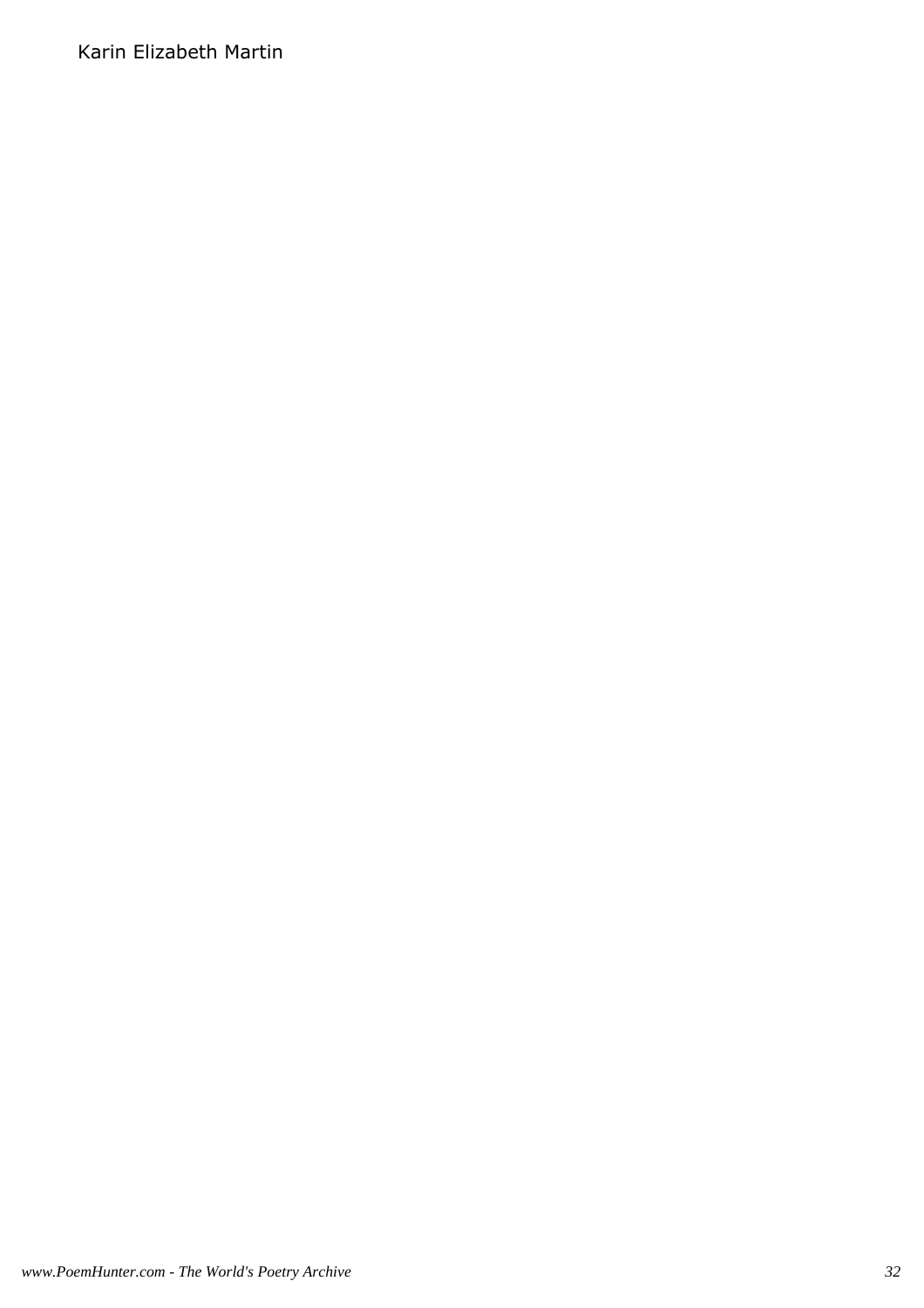## My Turn, My Peace

I thought alot of days gone past of things you've said, of things you've asked, I thought about how long it's been of those times I listened, not fully tuned in I see you now as you stand and wait pacing, thinking, thoughtless, unsure, positive, certain, undecided I wish I could take the confusion away, as a mother I should do that right but you are not a child you are ready to take flight I want to stand in your way and bar the door, I want to hold your hand and walk with you, pick up speed, and then stumble and start again, from the beginning just to be sure, you are sure, you feel right, I did right, I did not forget or neglect, to tell you each and everyday, that I love you and you are special, have always been, will always be, and please know that, if you ever want to run, to come back or to retrace your footsteps, your choices, your lessons or decisions, good or bad, I will be here waiting To run with you like the wind, never asking why, never saying I told you so, And here and now to remind you that 'This is your turn' to fly, and I would bet that a bird in flight is in true 'peace'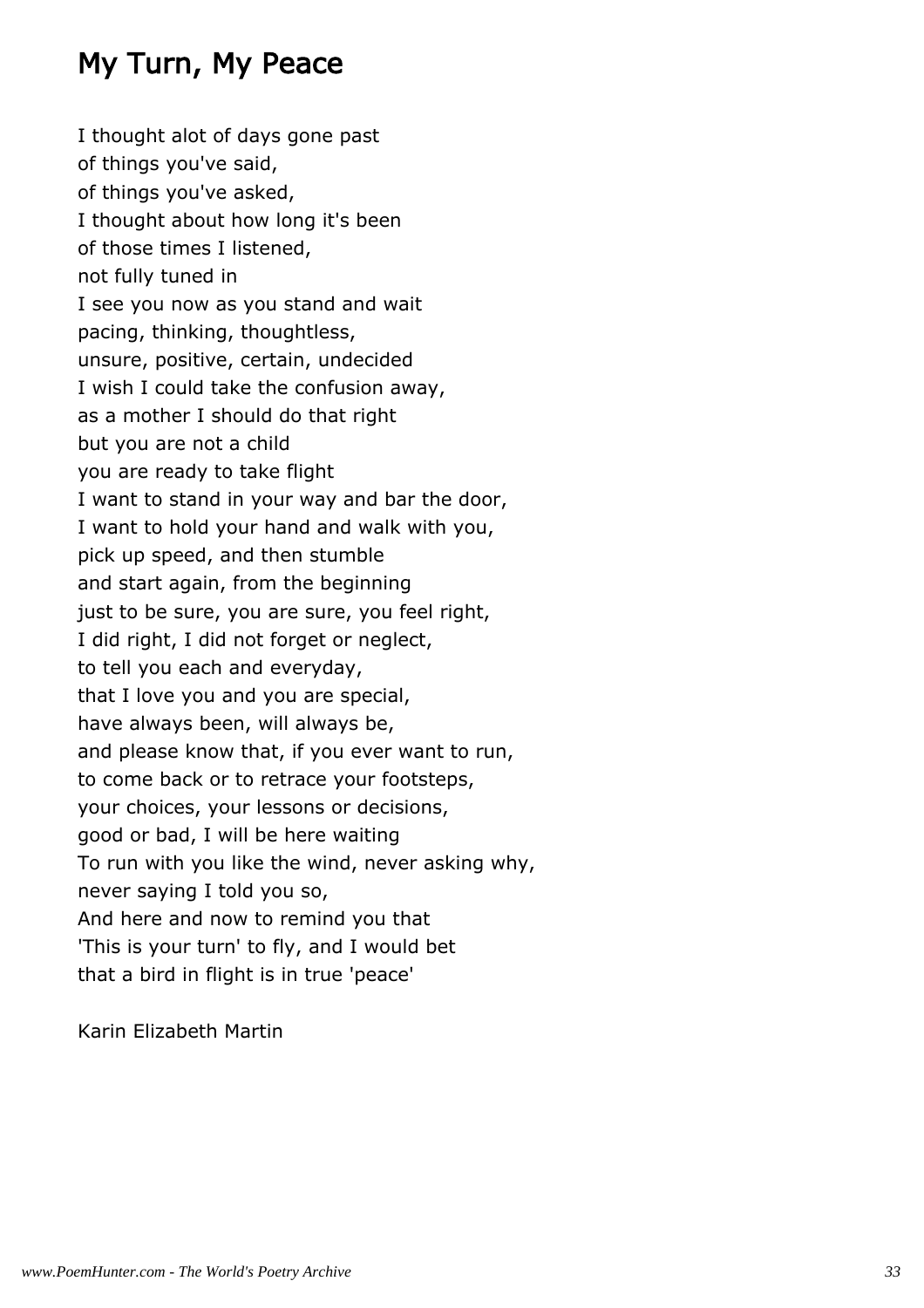## On Being A Mother

Thank you Father, for allowing me to be a mother,

to wipe a tear, share a smile, share a secret.

Thank you for letting me have so many memories of you,

little one, now a mother with children of your own.

I did the best I could and knew, I see in you that you are good and true. I treasure each time you look into my eyes and tell me your fears, hopes, dreams and strifes.

I live vicariously thru your world, I silently cheer your accomplishments, pray that all your endeavors turn out positive and wish for you all the things I did not do because I was so wrapped up in you.

Never surrender your dreams my child, they are what gives you the breath to expel and propel your sails. You will go far and wide. I am not yet old but wiser than I was when you were wee. I still do not know it all but try to speak so you will listen. I think it will come later, my words, which at the time spoken may have been mocked or scoffed. A time in your life will come and the future will come rushing back at you, just as it does me now, Thank you my children, for giving me your love and trust and allowing me to watch you spread your wings and fly.

Soar high, far and wide...and take your children with you... teach them well and they will always remember...sometimes at the most unusual times and places... and they will smile.... and even years from now, they will visit me where I rest, and lay a flower upon me. Do not shed a tear, just remember my meaning and love forever...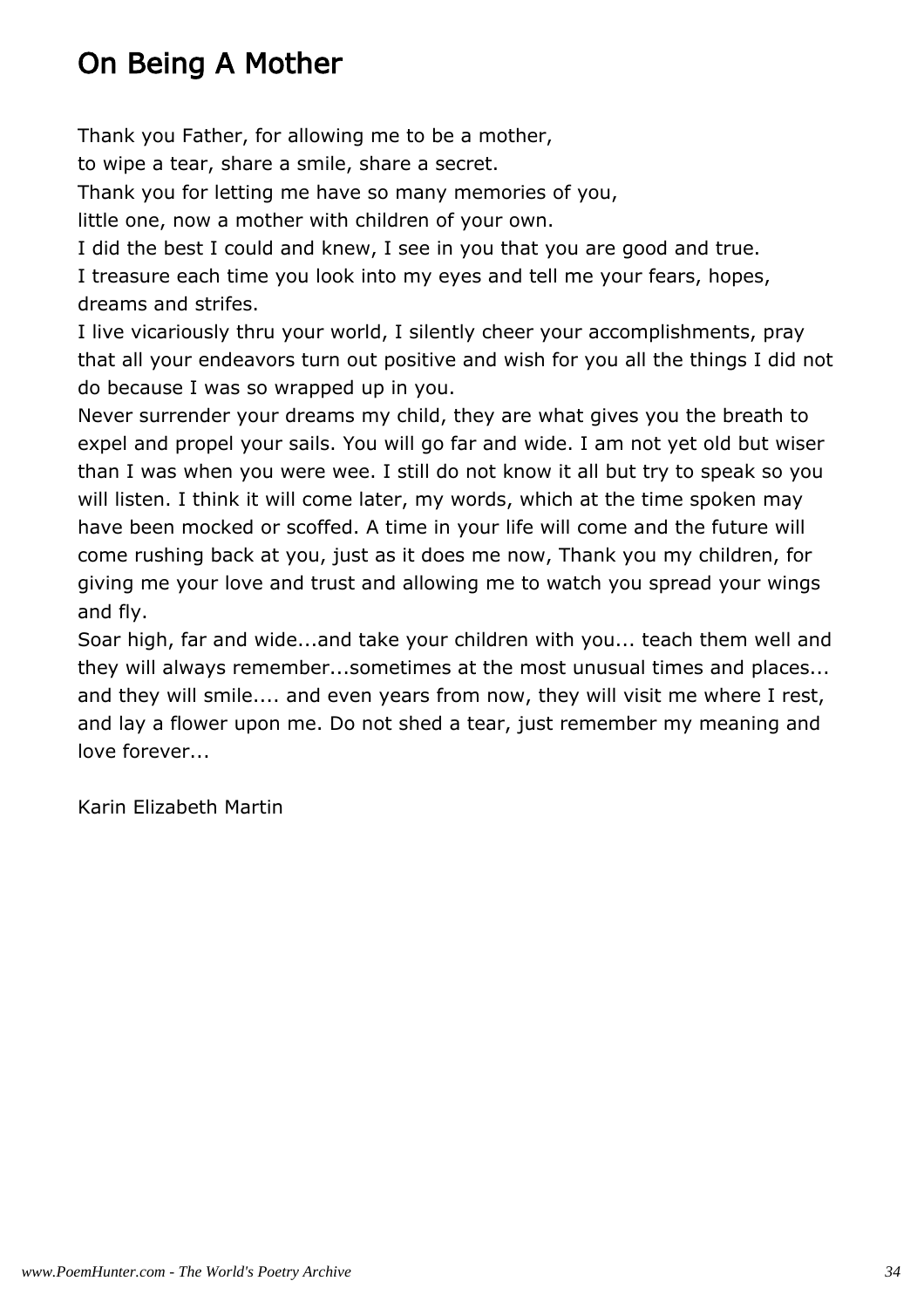## Petunia

I met this little rebel... That's what she called herself... She was caught in the middle of a battle with herself... She thought to run away and hide... I was asked to keep her by my side. We traveled far away from home... We told he other of our own.. We talked and cried and itched wept... One thing though....We never slept! We both learned things we never knew... I tried to be a wise old owl... I made her keep her face to the bow... She was young but she was strong.. She made this journey by will alone... I only had her for a while.. She saw so many things and smiled... She promised to remember those.. Who care about and loved her so... Even though she went away.. She had plans and was determined to obey. When it came time for us to part... We cried a bit but split apart... For you see, she was not mine... Only mine to hold for a short time. Now she is back home again... Doing great with friends and plans. I knew in the beginning of our ride... She had chosen her name wrong.. A rebel is not one of pride.. I chided her right from the start.. I called her Petunia. She was so smart! I see now she's spread her wings.. Wounds have healed and blessings ring Thank you for your trust in me Now trust in yourself You have been set free!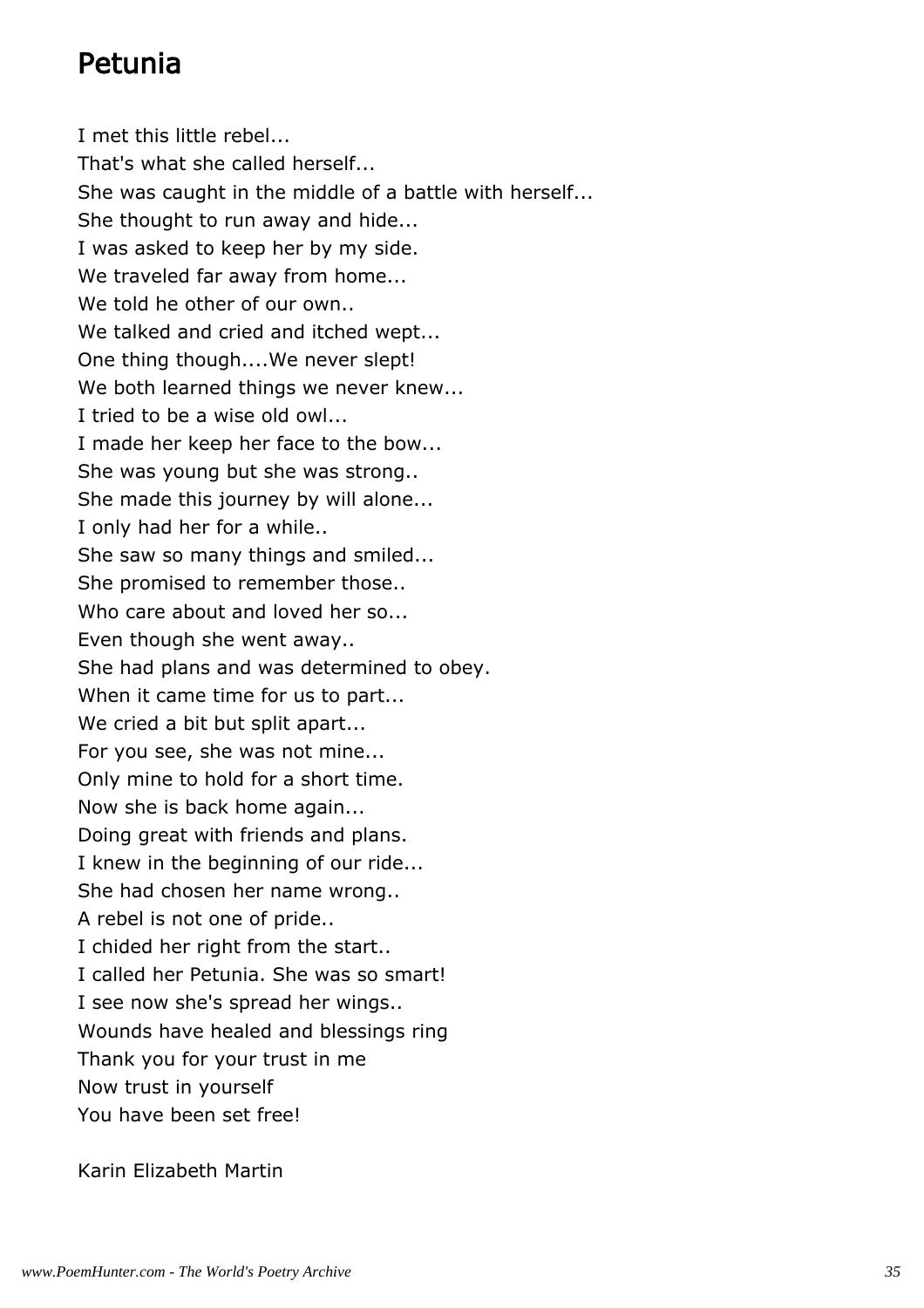## Second Hand

You came to me when I was young alive and brave and free you made your place upon my hearth and regrouted everything I watched in awe as you worked so glad to be with one who cared about my needless plight and bought my way to new I worked you slaved we made this home where each night we laid our weary heads We got and gave and fixed and raised our seedlings into young who fought and cried and made us tired more so than all we'd done Our skin grew old our hands did bleed our hearts we left alone As we aged we fell apart but that could not be won Now you leave and I am here still wondering which end of this silly tool you bought for me will keep me warm in bed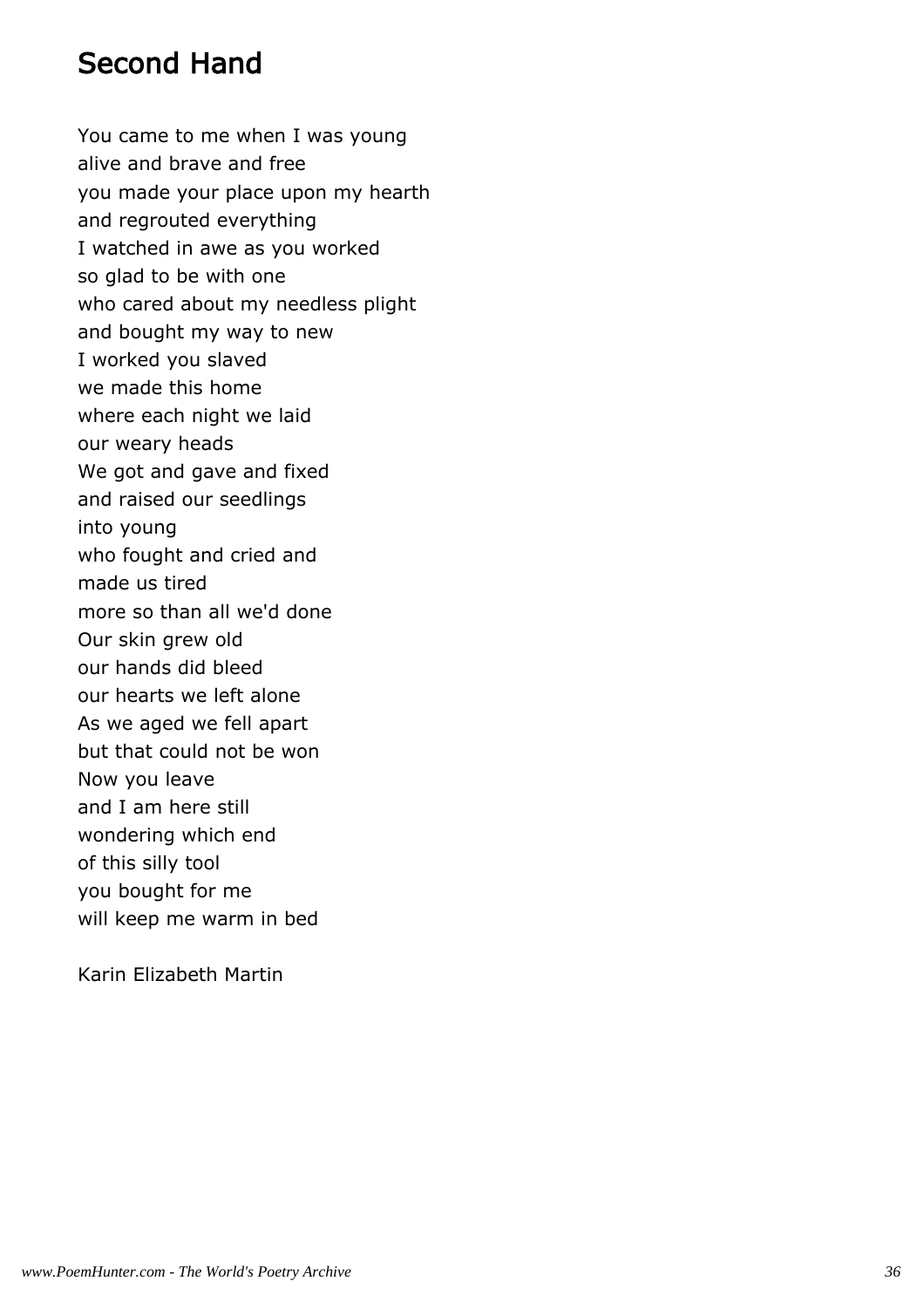#### Sideways Sunrise

I see the sun coming up It is so beautiful and different Now in the summer it seems to come Over the mountains sideways It lights up different areas Alternate memories in my mind My heart feels nostalgic I see the light every day But here it is in my kitchen Making shadows dance on walls The trees try to obscure it from view But it is so warm in my heart I always wait in the early hours For the rays to show me their colors Red sky in the morning, not always a warning The kaleidoscope of colors at sunset Showing me different meanings Some one taught me about suns healing I remember the words they spoke Don't ever miss one The vision is anew Thank you for your warmth God bless your reaching rays For who knows how many productions Of your grace will come my way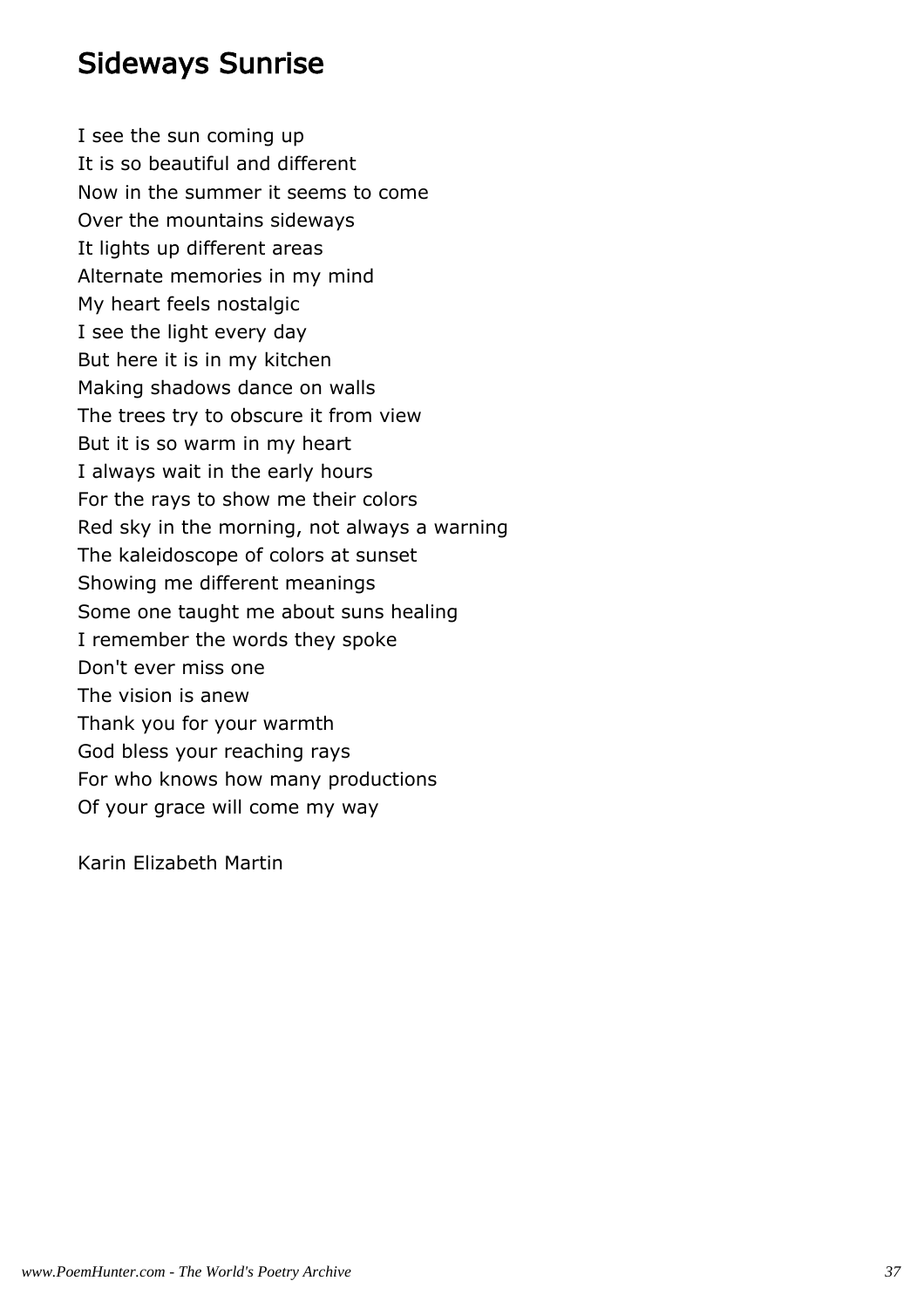#### Sometimes

Sometimes I wonder I sit here I think Sometimes I daydream I lay there don't a blink I wonder where are you since you've gone away I always remember you told me you'd stay I wonder if you saw me lonely remained... But sometimes when I think of words that seem right I realize that you were always out of my sight For when you were here I sometimes would feel more alone and forgotten that what is now real So where ever you are now free and released I sit here and tug on this long long long leash Of habits and mantras that I always thought would keep you right by me always in my heart Sometimes I wonder if why I still think that you should be by me without me I think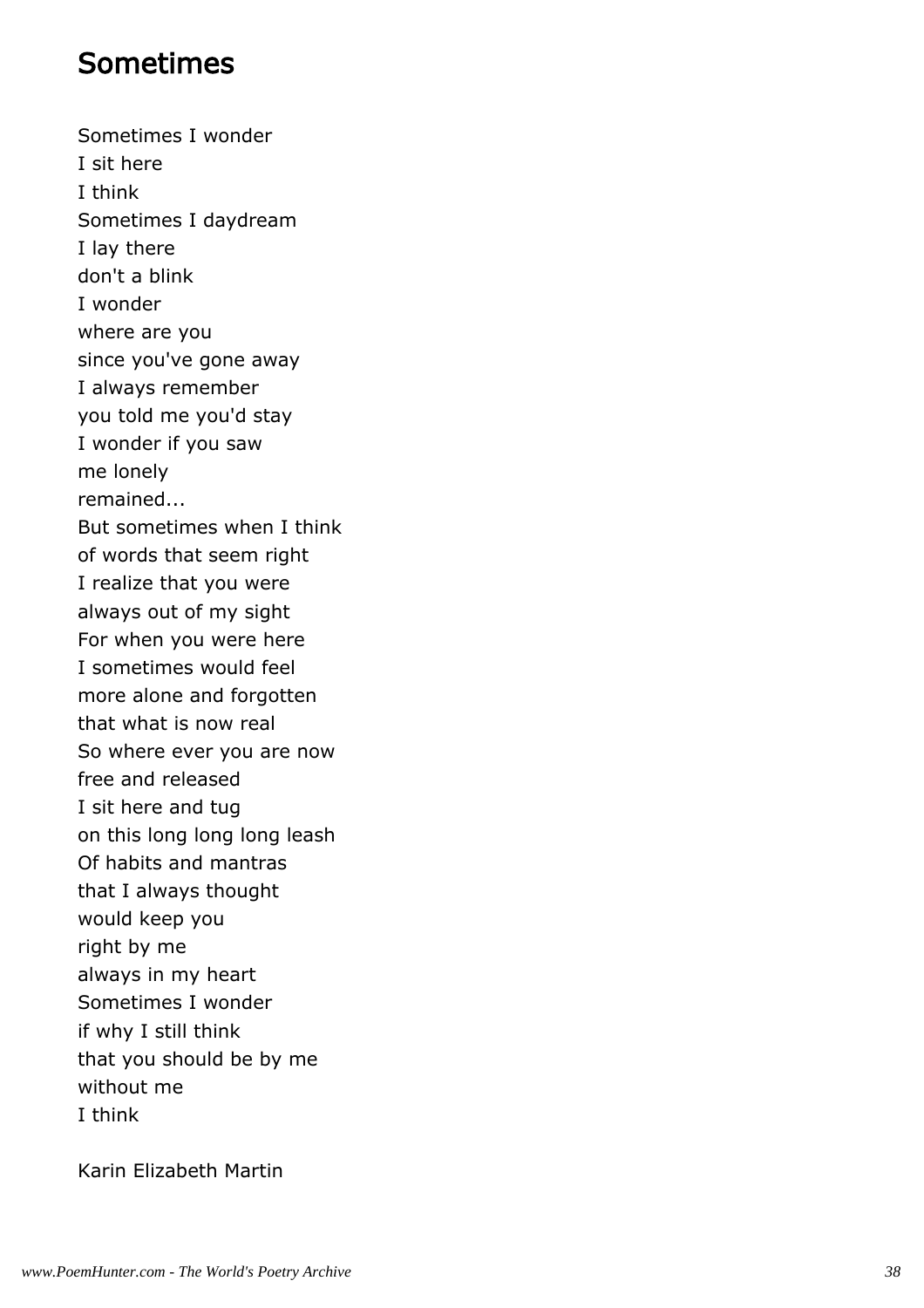#### Summer Shadows

It is cool, it is dusk The air is still but alive with the night I hear fireworks outside They remind me of yesterday The sun was bigger and brighter It was easy to play and laugh and learn I remember you and your careless, carefree ways and your face and the way you listened Now I must concentrate on these things and give thanks to be among them You walk tall and strong while I await the dusk and darkness For when the sun is at its peak I see your shadow everywhere...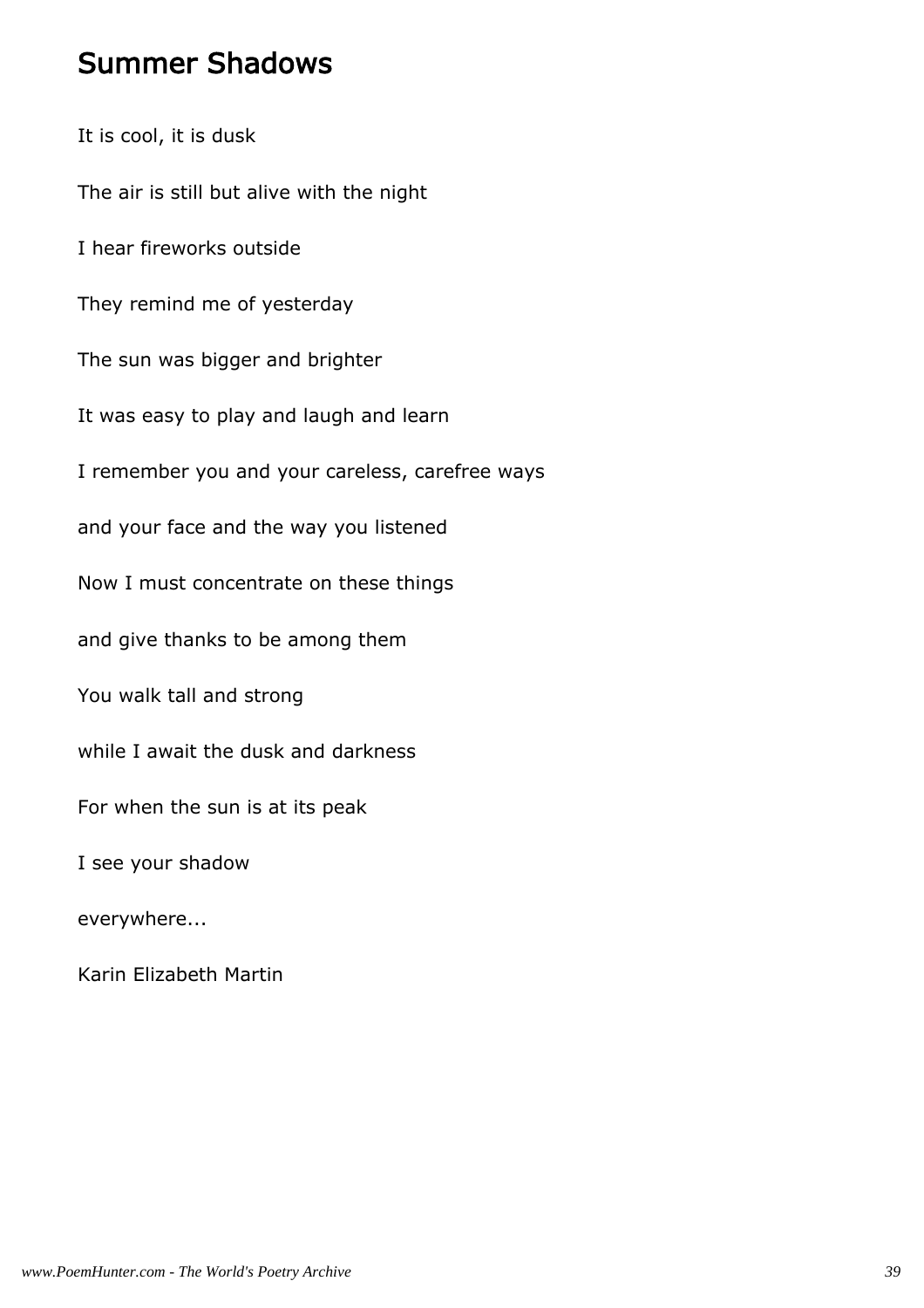#### Summer Time

See the sun, smell the air Fun is coming, spring is near. All the children laugh and play, Pick a flower, smell the rain. If you hold real still, and look real far, You will see a rainbow, and maybe a star, The pot of gold is yours to find. In that pot, you can guess, Is whatever you want, only the best. Spin around, sing and dance, Invite your friends, share this chance. Summers coming soon you see, no more schools, For you to see. Ice cream man, kites up high, Swimming pools, and pony rides Enjoy each moment of every day, It will never pass away. In your minds you will always see, You create happy memories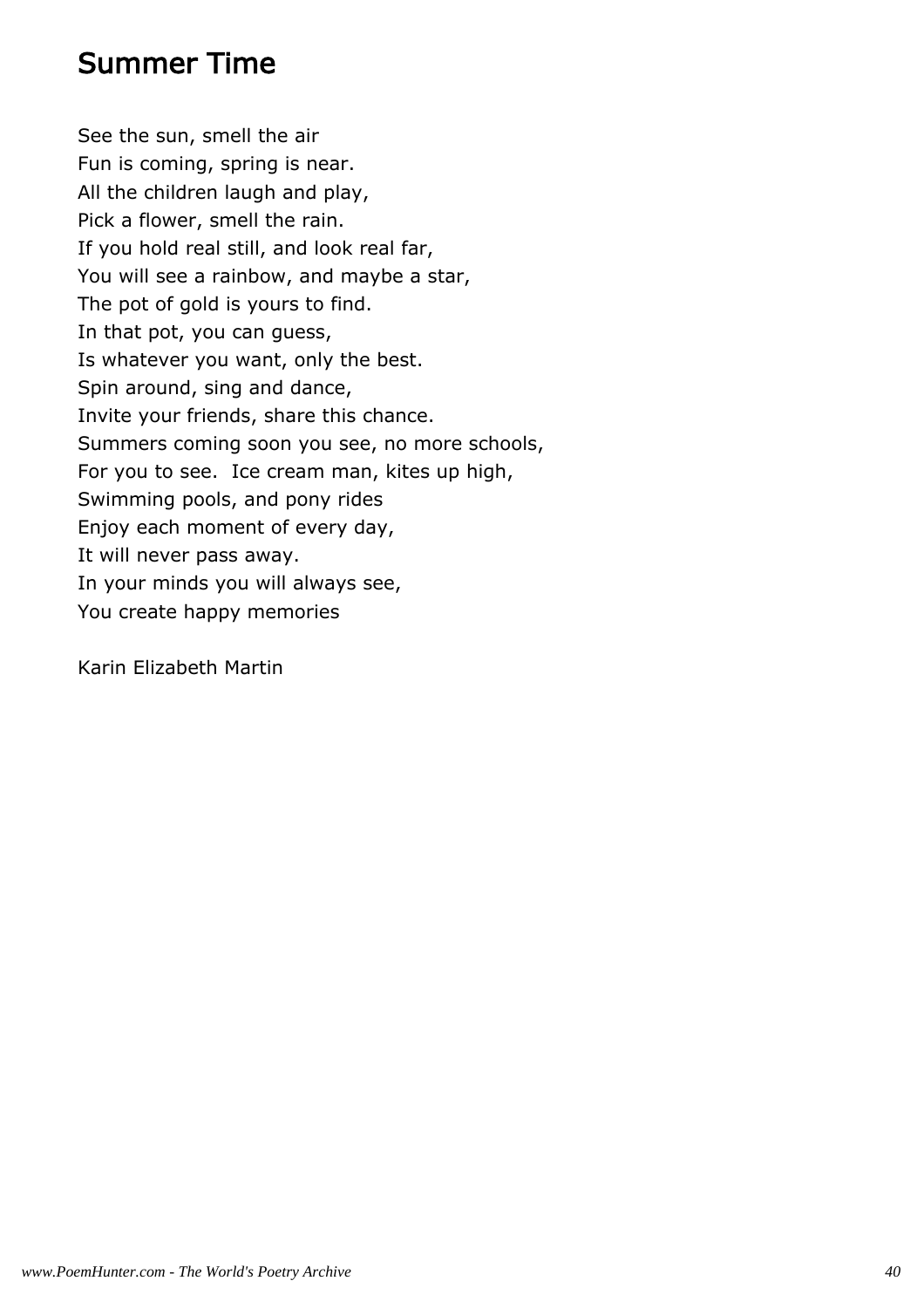## Sunday Mother Sunday

I awake from a barely mussed bed, visions of activities dance thru my head, I tread down the stair, so lightly I creep I remember some days that were not mine to keep days with burned eggs and flowers with petals so sparce smiles and cards, and noise all around The coffee is gone, I forgot to buy more, I should pay some bills but my wealth is few I work thru the morning, plodding along, with my smoking lawn mower that I coax along My daughter goes out, to run an errand for me, and when she returns, my worries are fading, she is growing up, and brings things that have been waiting, Along with the groceries, came a wonderful plant, a card and a flower, and signed with good luck, I speak with my mom, my friends and my foe I get calls and messages to wish me good will It's mothers day all and life is good I may have no money or fancy clothes, but I have a roof over me head and a yard to mow trees to trim, fences to paint, laundry to do and plans to make but I put my head down, and begin to give thanks, I pray quietly, hunched over the sink, I give thanks to GOD, for all the things others may not I quietly praise to the heavens above that I have those who love me, and those that I love For all that is hurting, missing or gone I am still grateful to have this day, to linger and watch and dream on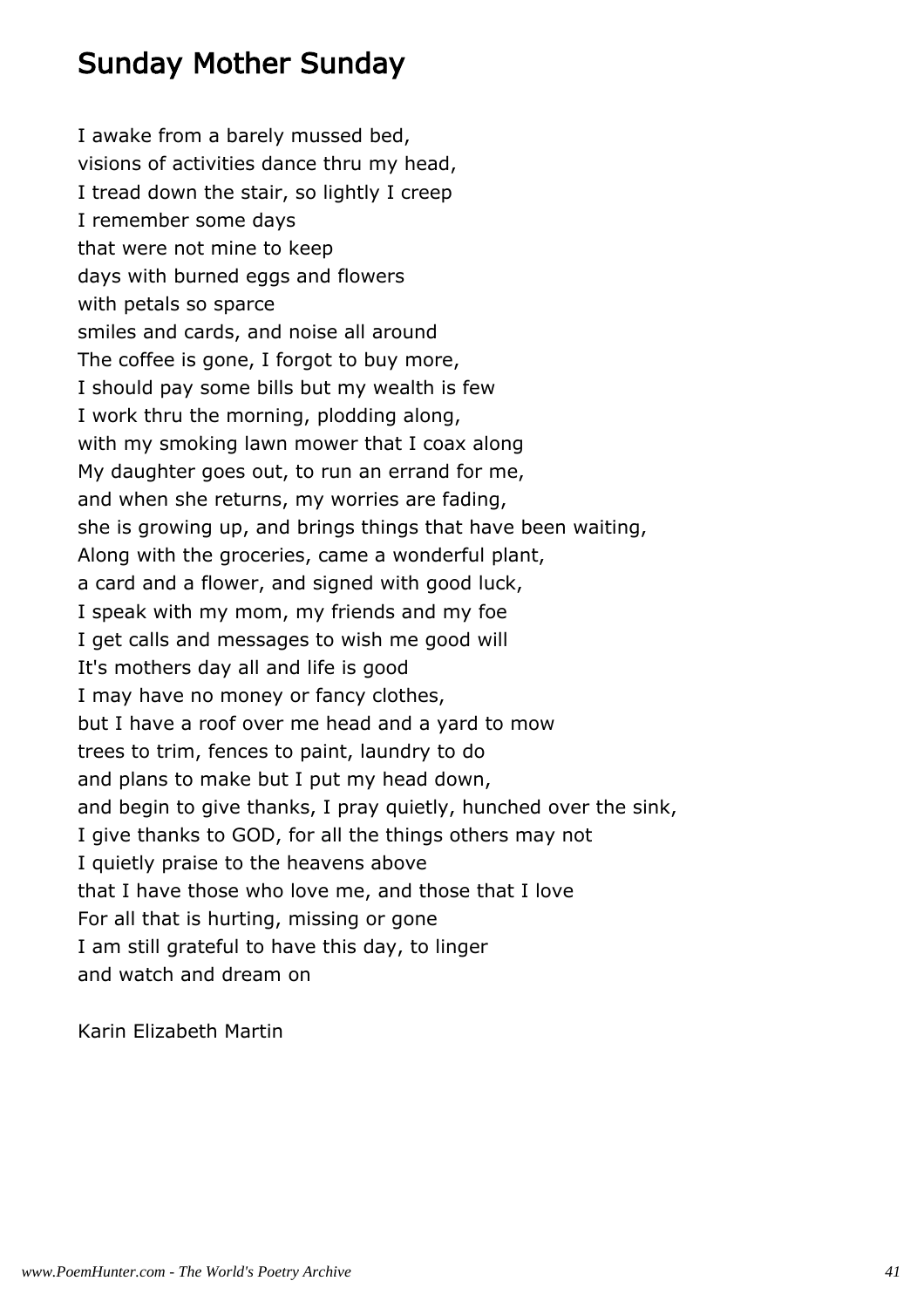## The Birthday Candle

Good morning early birds Singing in the darkness I cannot see you but I can hear your songs Bringing back thoughts and memories Mom always loved to hear you sing and tell me of your beautiful colors Hello dawn, not yet stretching your sunny light over the silent mountains I know you are coming soon I've had many commentaries of your beauty Mom loved to see you peeking and rising as if just for her as she sat waiting for you on the front porch, coffee in one hand, probably tears in both eyes to see you another day Good day sunshine, how warm you feel on my old and sore body, Mom told me how you could heal her and make her spirits strong You are what gave her strength to carry on Welcome blossoms buds and blooms Mom chose each of you daily and placed a small sprig of you In a small crystal vase or old cracked coffee cup on the kitchen table every day, to admire your beauty or maybe just as a reminder that there was always new life Oh dear evening, dusk and there goes the rays Sun setting now over yet another mountain, Mom always shared your colors and vivid radiance She breathlessly awaited your ability to fade There was another morning tomorrow. When tomorrow did not come, I lit a candle, I burned it day and night, set in a window, Hoping you could see it and find peace Mom I know that as you are watching, you are busy, Listening, looking, and hopefully smiling It will be your birthday tomorrow but there will be no candles There will be singing birds, sunshine and sunset, Mom, I share each one with you and give these memories I will give them to you as a present While I sit and recall your words and feel the warmth of the new day on my skin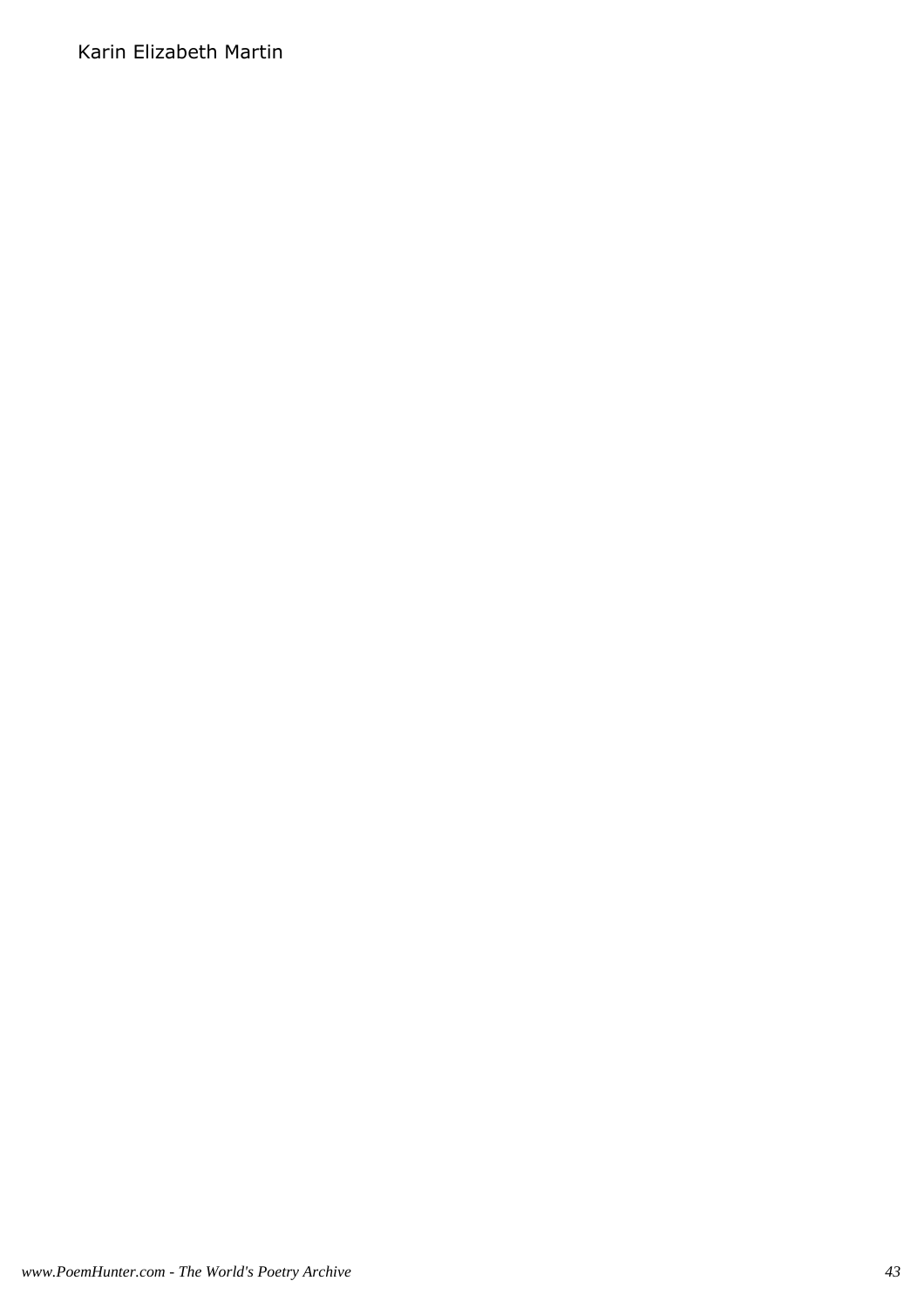## The Past Remains

I came upon, a long lost thing, forlorn as it was, it had beauty to me, withered and bruised, it lay among, the shredded remains, of an old love song

But dreams die first, with the exception of myself, all my thoughts and hopes, idly gathering dust, on the bureaus top shelf

Cradling the cherished thing, I now have a will to live again, No matter where your heart may lead, Always remember, the Past Remains....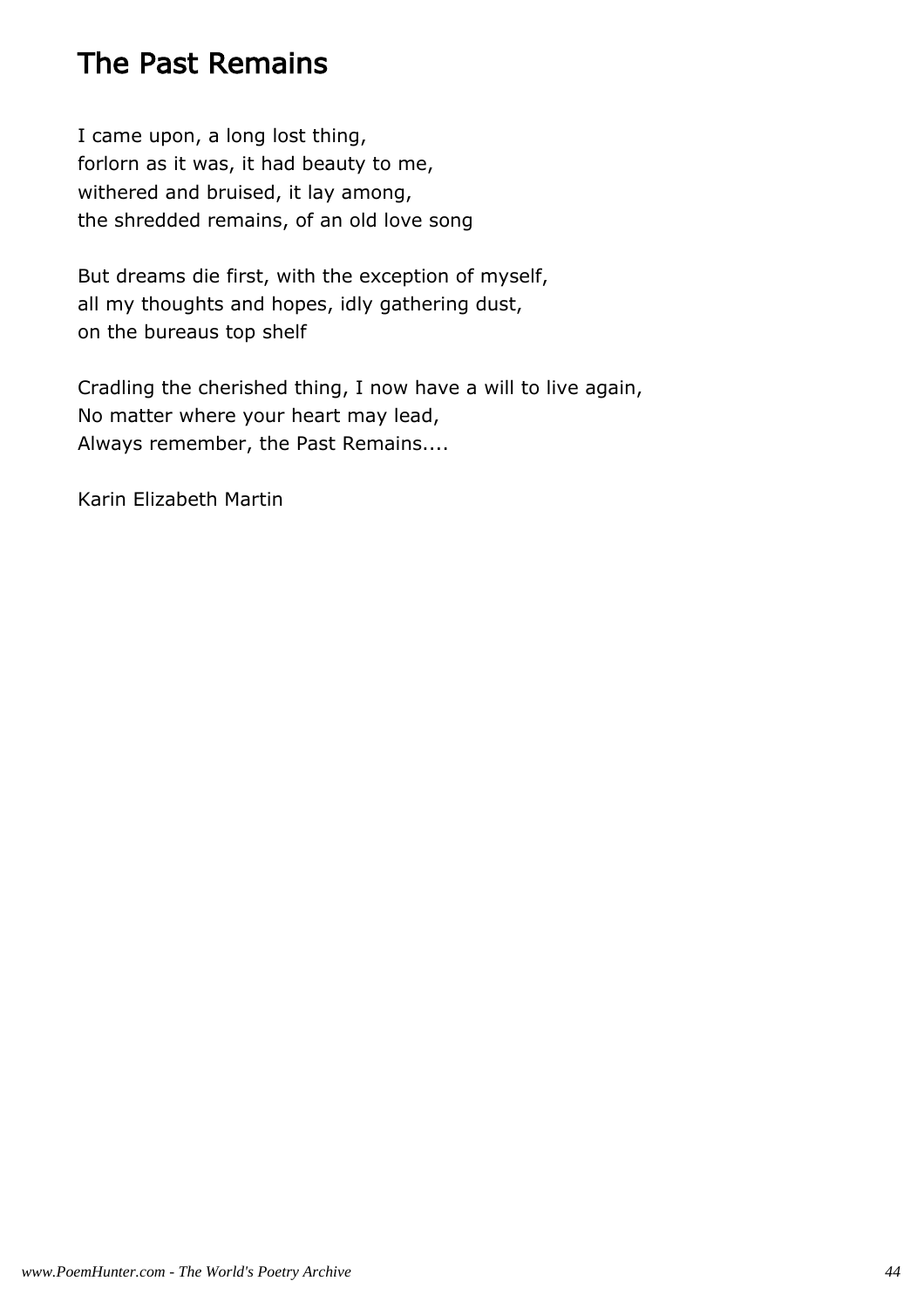#### There You Were

Here I am again My thoughts and feelings still the same but stronger and wiser There you are still waiting and wondering if I see you yet I feel as if I withdrew a mask and my blind eyes saw you in the midst of my everyday but yesterday was haunting me I am wiser now and more weathered for the storm is yet to come as I know the day of reckoning with be ours to linger on I will hold strong and fast in this ongoing storm for at the edge of the horizon my blindness is gone I see you there again maybe as you always were but missing you for so long was the only cure I thought I was a wiseman but I know I am just smart and all the endless reasoning was just a foolish start I see you in my future for that I am so sure that I will find you yesterday and tomorrow I will be yours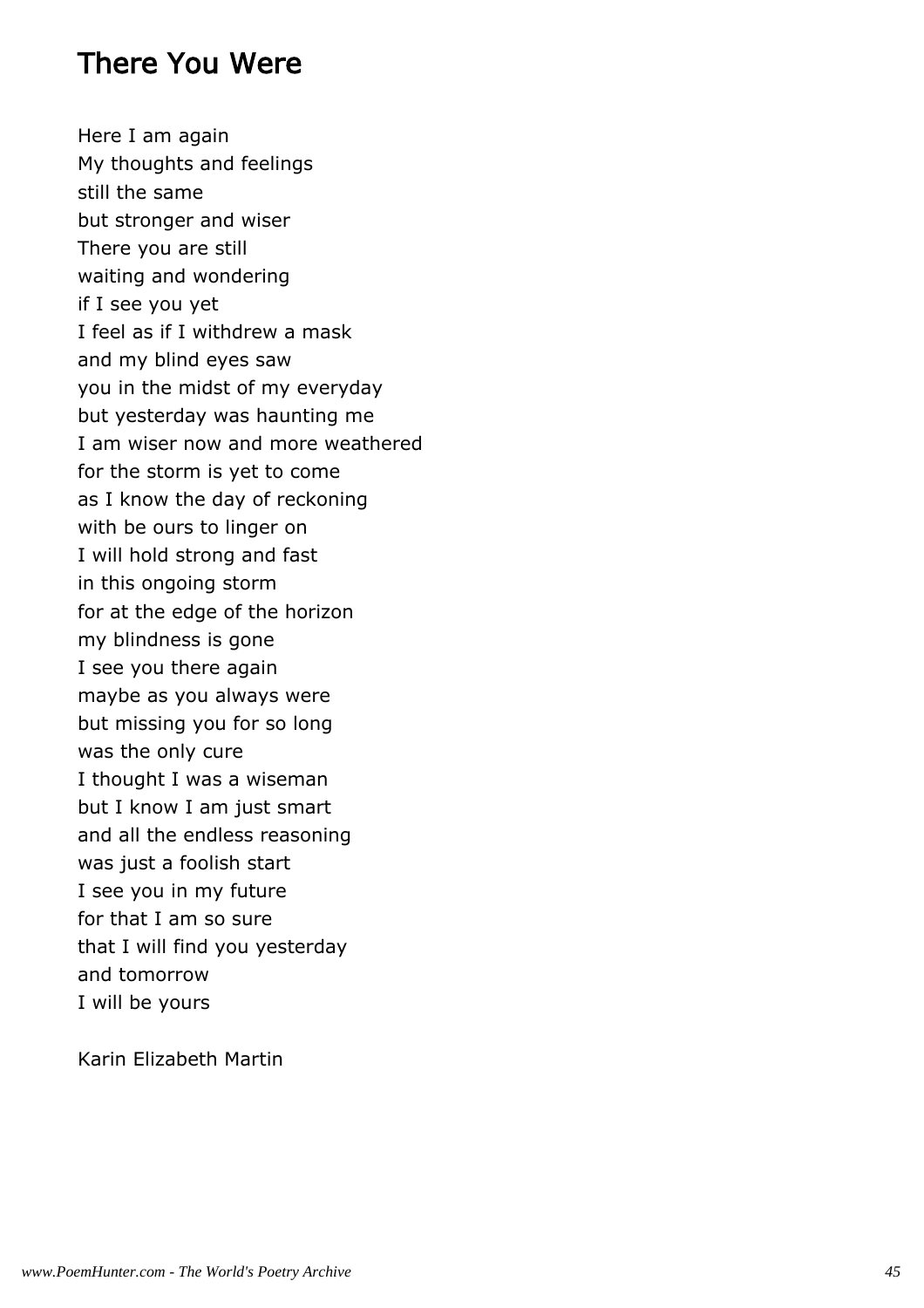#### What May Become

It has been more than six years now, since you went away. I watched you go, I sat and prayed. I listened to your spoken reasons, of your mistaken choices, your tainted seasons. I had to hold my head up high, you, my brother, would you lie You made me promise, before your lights went out, that I would take care, of our elder, throughout I have been so honest, to those I love And spoke of you, always in the name of love. The bars that keep you from our reach, from your freedom, have made you weak. You have maintained, some humility, some anger, humor and common sense As the day draws near, for you to speak I hope for you, you are not meek. Be honest, be brave, be proud, Be accountable, be heard, be loud, This is your last chance, to make ammends, to how you have hurt, damaged and stolen, and broken promises, that will not end. I say a prayer, for you tonight. That the board of Pardons, hears your plea I have kept my word, to you from that day, Our loving mother, is waiting for you, her son to return home, not from war, illness or hiding, but from incarceration, where she was hung. Come home brother, our arms are open wide, but do not dissappoint our love or pride If you hurt again, you will not know. The love you will miss, when it is our turn to go....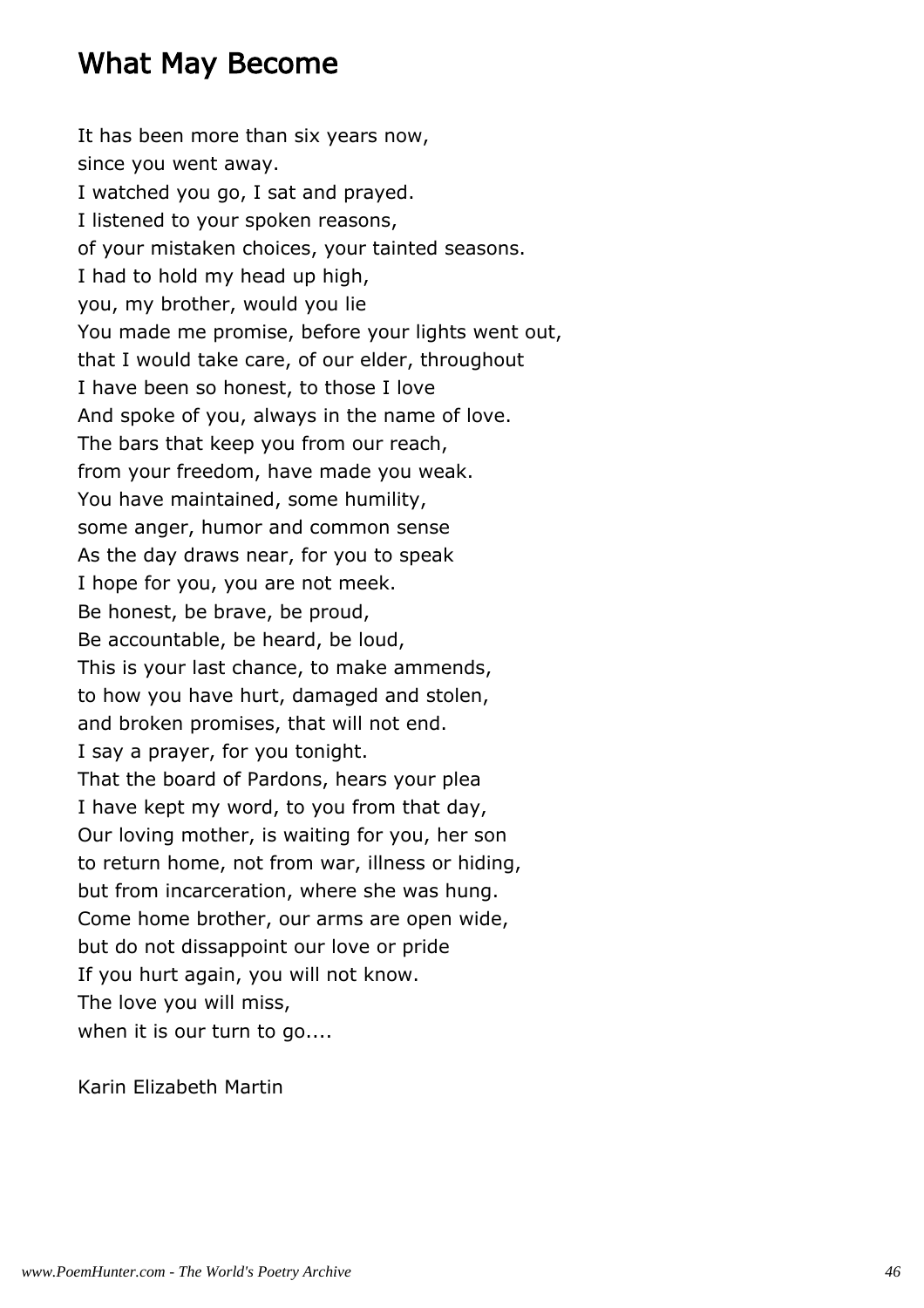#### Where Am I Now

Where have I gone did I get here on my own was i led, guided, cast... I recognize everything around me it all looks the same but it is all so different I think of opportunities of lessons, some twice I think of what I could have learned or changed my perception of I am sure there is a place where I am supposed to go something special I am destined If I had a book I would look for the chapter that tells me not where I have been but why the roads have become so traveled I wish I could have walked backwards through my life so I could see and remember where the fork was that I missed I always looked ahead and dreamed and now I can't remember the nightmares I wish for peace and comfort sunshine and the sound of the ice cream truck I yearn to do all these things again right or wrong, good or bad just to relive the memories so that they will be clearer to find my way home again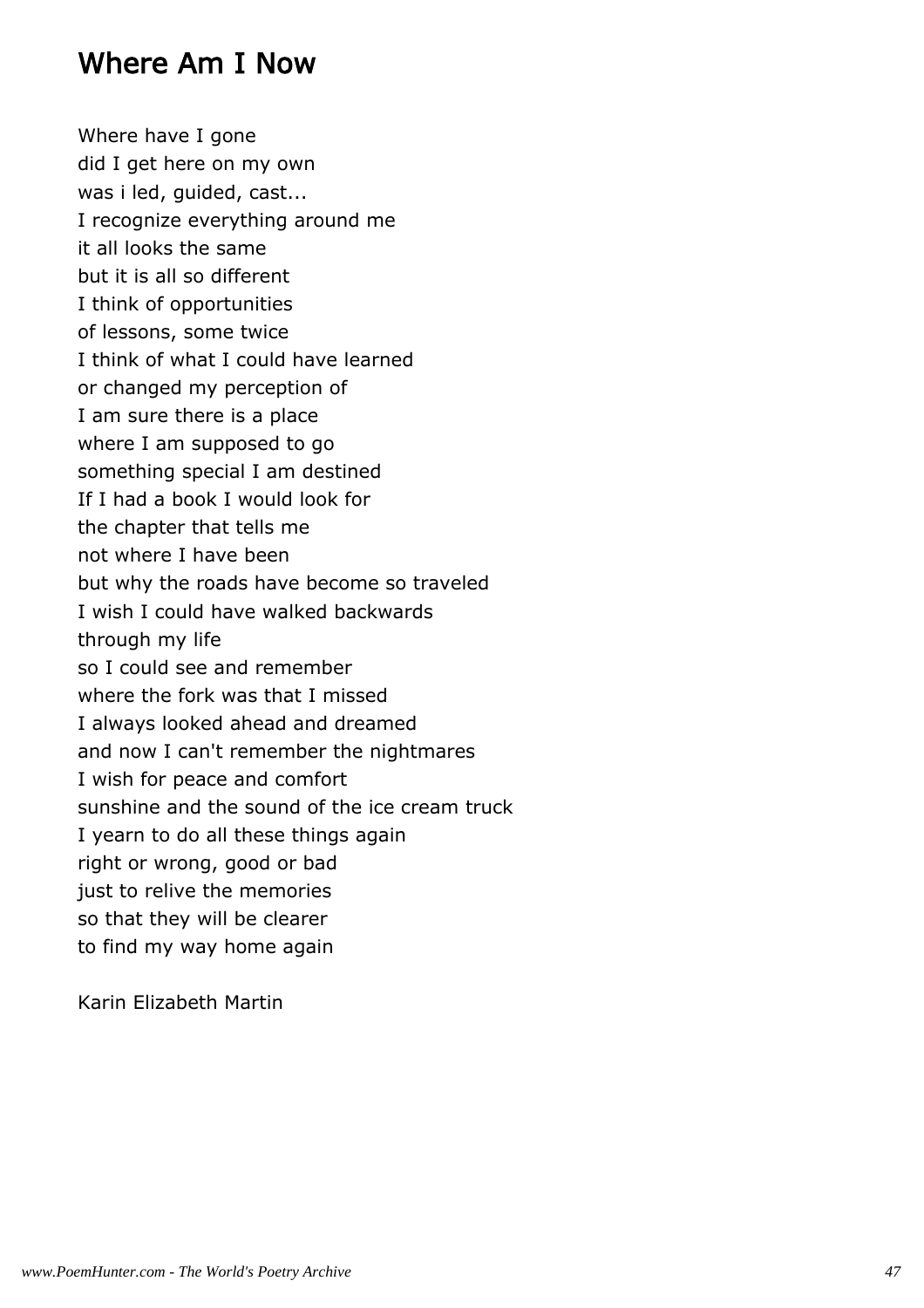#### Wishing For Yesterday

Am I crazy, am I a dreamer... Am I old and grey, am I living vicariously.... Thru my own life, if I wish for... Yesterday I remember many things, wrong right or impulsive... None of them are my past memories of my life... My experiences, my failures, My miracles... These are the things that matter the most... They never fade, never go away, never surrender... My conciousness reminds me of these times... Bittersweet but so lovely and worth resurrection... They made me happy, sometimes sad, sometimes angry... But always victorious

I remember you and you and you...

Your ways, your words, your little quips and love notes... I have your handprints, cast in primary colored ceramic plates Little hands, Big Hearts, loving words....

Maybe I was always busy thinking of what should happen next... But I always treasured you and your thoughts, feelings, prayers...

I miss what I may have rushed over...

I wish I could give it back to you, them, theirs...

I would do this all again... No knowledge or experience changed...

I do not regret all I have done and who you have shaped ne to be...

I wish for yesterday... Only because I want to feel those emotions again... Fix what I may have done wrong, right or even...

And reassure you....

You have shaped who I am today... And I remember yesterday... I would give my soul to feel the heartbeat of these things and thoughts...

I will always love what I learned... Please keep teaching me children, friends, family...